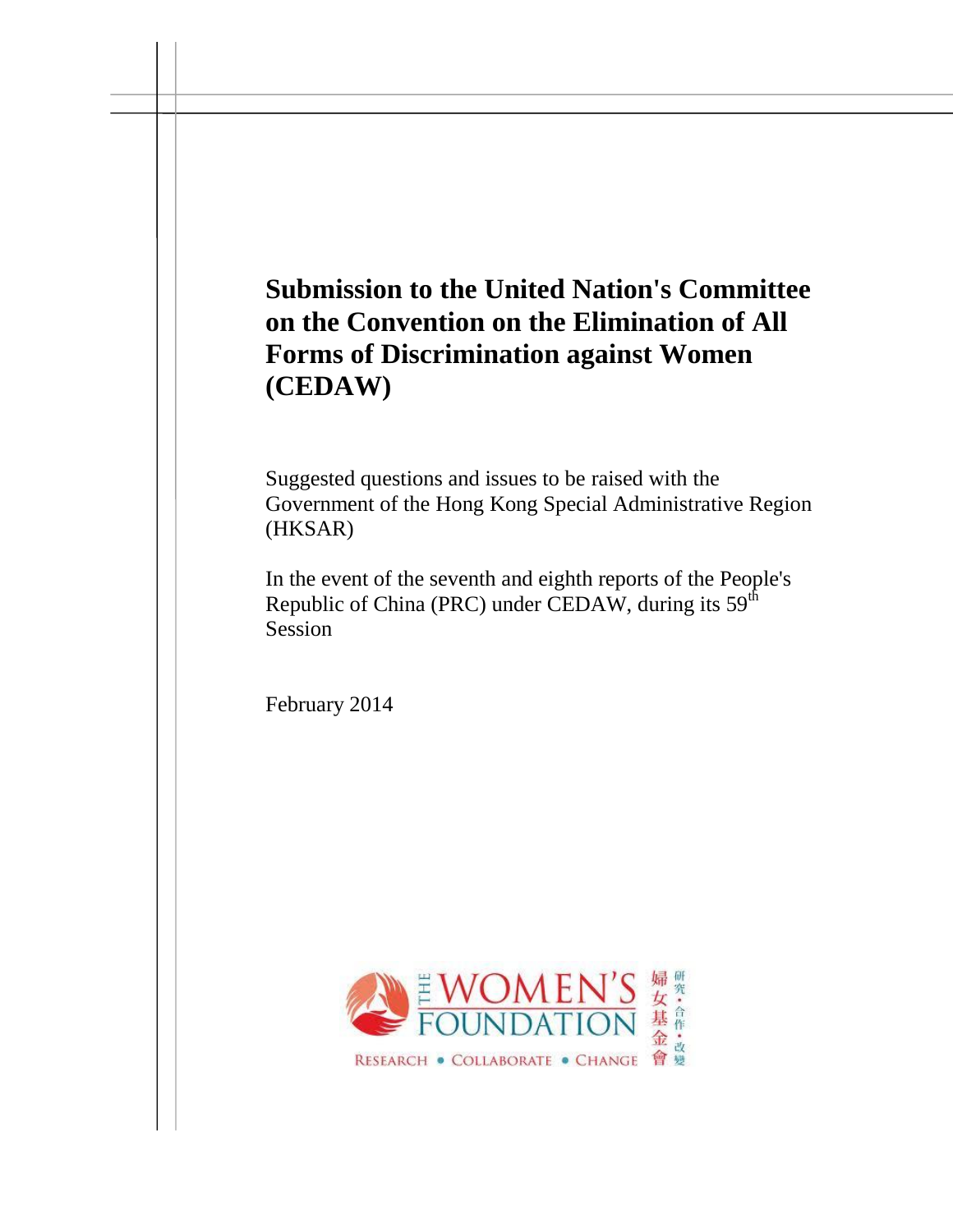|  |  | <b>Table of Contents</b> |
|--|--|--------------------------|
|--|--|--------------------------|

| The Women's Commission is inadequately staffed, resourced and<br>$\bullet$<br>positioned to drive the integration of gender in legislation, public policies and<br>programmes<br>Gender-segregated data maintained by government departments and bureaus is<br>٠<br>not comprehensive, consistent or always accessible<br>The absence of gender-based analysis and budgeting exposes Hong Kong to the<br>٠<br>risk of gender inequities in the allocation of resources and inadequate<br>consideration being given to the welfare and livelihood of women<br>Hong Kong's lack of comprehensive care services limits working women from<br>٠<br>achieving their full potential<br>Many Hong Kong teen girls (and boys) are growing up without critical life skills<br>٠<br>training, gender education, and resilience and hope |  |  |
|-------------------------------------------------------------------------------------------------------------------------------------------------------------------------------------------------------------------------------------------------------------------------------------------------------------------------------------------------------------------------------------------------------------------------------------------------------------------------------------------------------------------------------------------------------------------------------------------------------------------------------------------------------------------------------------------------------------------------------------------------------------------------------------------------------------------------------|--|--|
|                                                                                                                                                                                                                                                                                                                                                                                                                                                                                                                                                                                                                                                                                                                                                                                                                               |  |  |
| The media continues to create and exacerbate gender stereotypes, and negative<br>٠<br>and degrading images of women are accessible to younger and younger<br>audiences<br>Hong Kong is not developing local gender studies expertise – none of Hong<br>٠<br>Kong's universities offer a full undergraduate gender studies degree programme                                                                                                                                                                                                                                                                                                                                                                                                                                                                                    |  |  |
|                                                                                                                                                                                                                                                                                                                                                                                                                                                                                                                                                                                                                                                                                                                                                                                                                               |  |  |
| Women are under-represented in all levels of political activity<br>٠                                                                                                                                                                                                                                                                                                                                                                                                                                                                                                                                                                                                                                                                                                                                                          |  |  |
|                                                                                                                                                                                                                                                                                                                                                                                                                                                                                                                                                                                                                                                                                                                                                                                                                               |  |  |
| Women are still disproportionately employed in lower status jobs and earn lower<br>$\bullet$<br>incomes compared to men<br>Women are failing to advance in their careers because of gender stereotypes<br>about women, men and leadership aptitude and discriminatory practices and<br>policies<br>More targeted measures are needed to support female entrepreneurs and women-<br>٠<br>owned businesses<br>The lack of women studying and working in science and technology is a barrier<br>to equality of employment opportunity                                                                                                                                                                                                                                                                                            |  |  |
|                                                                                                                                                                                                                                                                                                                                                                                                                                                                                                                                                                                                                                                                                                                                                                                                                               |  |  |
| Growing gaps in healthcare and support for the elderly disproportionately impact<br>women                                                                                                                                                                                                                                                                                                                                                                                                                                                                                                                                                                                                                                                                                                                                     |  |  |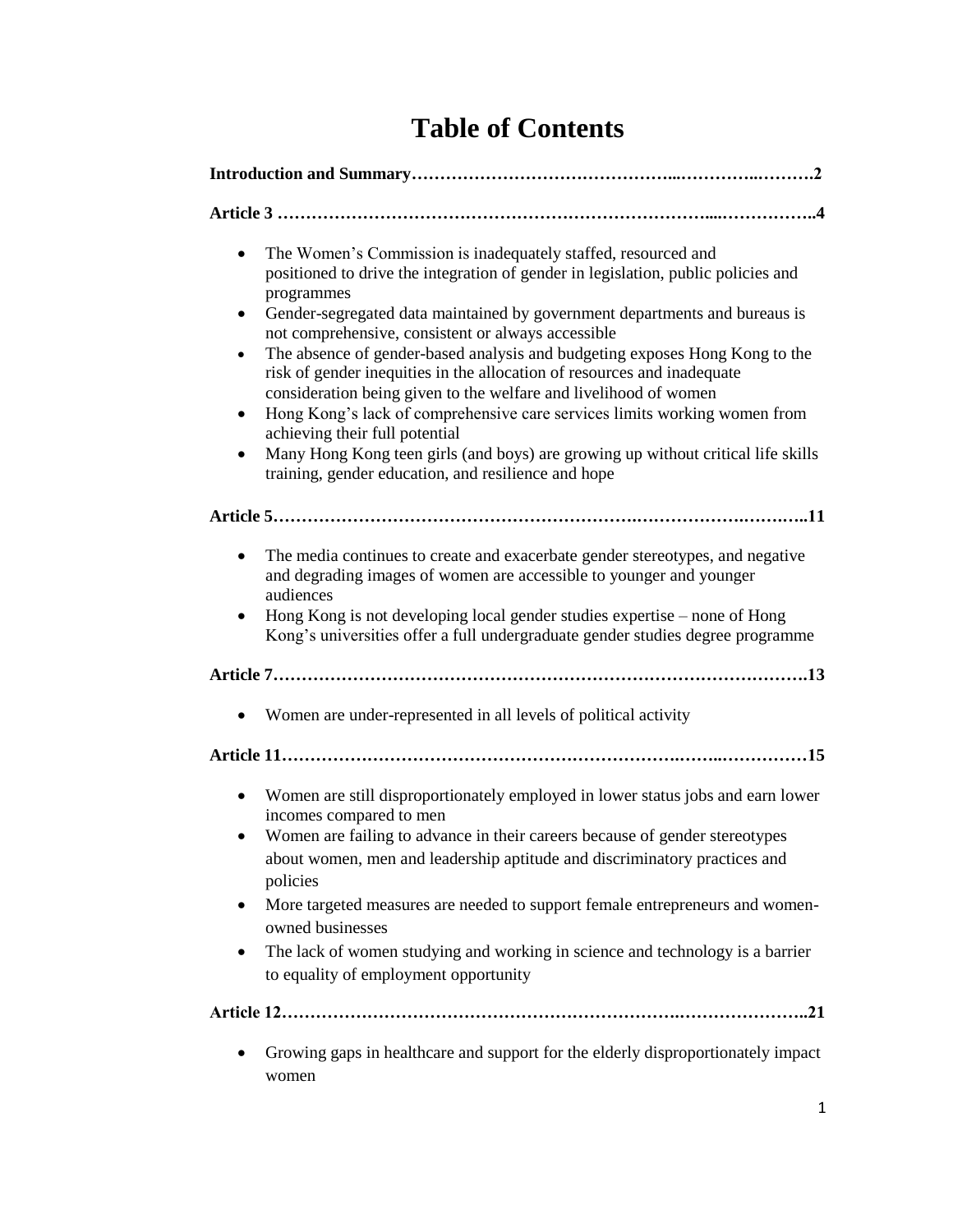# **Introduction and summary**

The Women's Foundation (TWF) is a non-profit organisation dedicated to improving the lives of women and girls in Hong Kong. Our three key focus areas are:

- Challenging gender stereotypes
- Increasing the number of women in decision-making and leadership positions
- Empowering women in poverty to achieve a better quality of life for themselves and their families

Our submission to the CEDAW Committee therefore focuses on these areas, in relation to the State's obligations under the Convention.

Although Hong Kong is ahead of many countries in its protection of women's human rights and has taken some commendable steps since its last CEDAW review in 2006, large gaps remain. Its chief institutional mechanism for the advancement of women – the Women's Commission - is marginalised (due to its status as an advisory body rather than a central mechanism within the Government Secretariat), under-resourced and hampered by a lack of gender-disaggregated data, as are the NGOs that work in this area.

While Hong Kong endorsed the introduction of gender mainstreaming for various policy areas in 2002 and a network of gender focal points exists within government bureaus and departments to assist in promoting gender mainstreaming initiatives, despite this, the statistical data available is incomplete. Critical gaps include comprehensive data regarding teenage pregnancies, household spending on childcare and elderly care, and individuals with disabilities, and demographics of ethnic minority women. Such gaps make it more difficult for effective policies to be developed. It is for this reason that The Women's Foundation launched an ambitious research programme in 2010 to conduct and publish research on the status of women and girls in Hong Kong in collaboration with partners including the Hong Kong Council of Social Service, the Chinese University of Hong Kong and Civic Exchange. This CEDAW Submission draws heavily on the findings and recommendations contained in the various ensuing research reports.

Although the Government is to be commended for introducing a 30% target for the representation of women on Government advisory and statutory bodies, overall, the Administration could do more to increase the number of women in decision-making positions, both in the political sphere and the labour market more generally. Although Hong Kong is in many other respects a developed and sophisticated global financial and business centre, women are significantly under-represented in leadership and senior executive and non-executive roles across industry sectors and professions.

Meanwhile, the "feminisation of poverty" in Hong Kong is reflected in the lack of specific consideration given to women and particularly elderly women in the Government's annual budget for healthcare and their exclusion from the state pension scheme - despite the fact women are outliving men by an average of six years. The Government has also failed to provide blue-collar middle-aged women with the support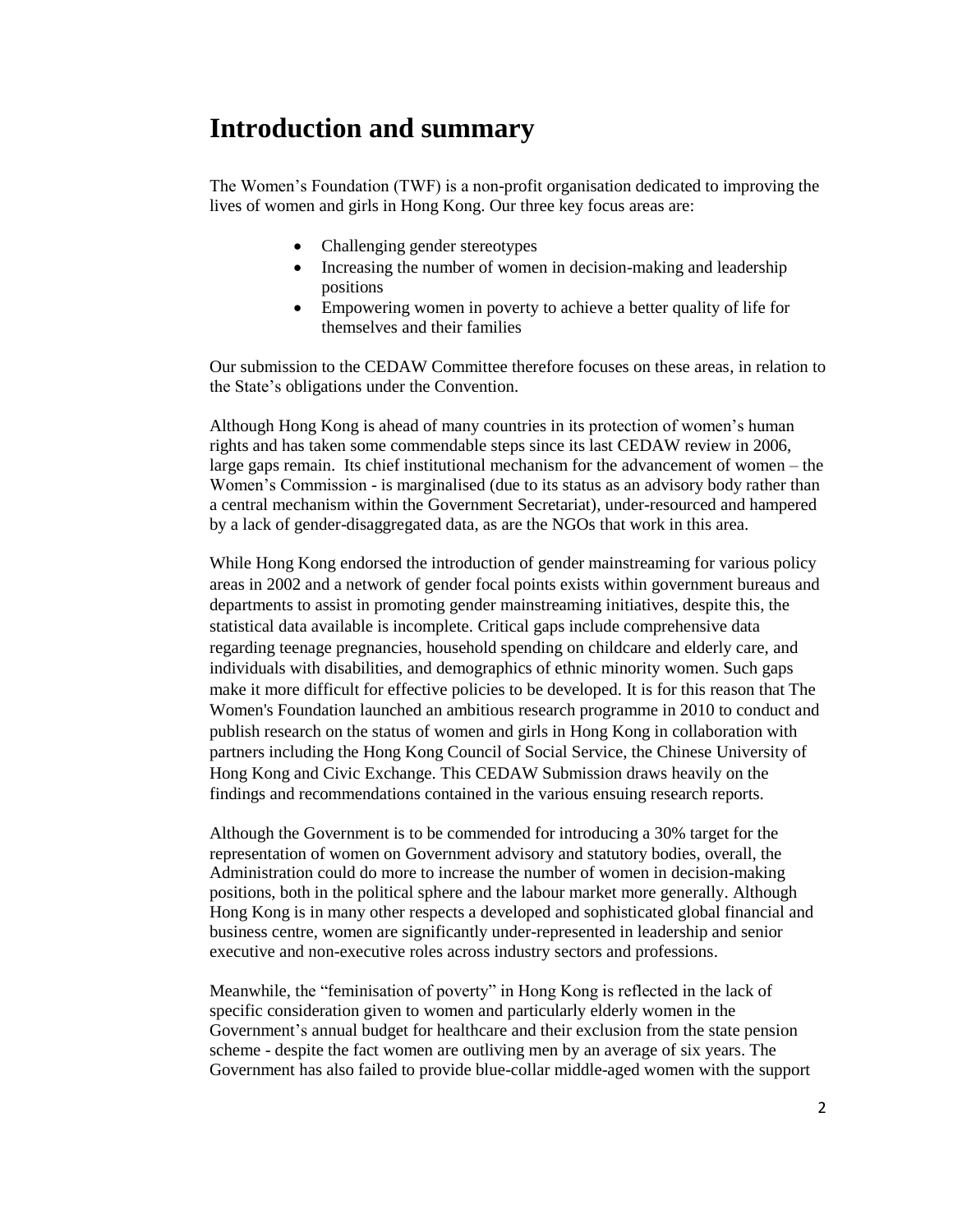they need to transition from a manufacturing to a service and finance-based economy. This group holds the greatest number of casual, part time and poorly paid jobs in Hong Kong, representing the bulk of the workforce in the  $4C$ 's – catering, caring, cashiering and cleaning - and they lack statutory protections with respect to the employment and other benefits enjoyed by full-time workers. A review of the protections and benefits afforded to part-time and casual workers is urgently required, along with programmes that offer technical, financial and management training paired with employment opportunities that take into account the caring obligations for the elderly and for children borne by many of these women.

Meanwhile too little is being done by the Government to combat harmful gender stereotypes ― particularly in the media and in advertising. The ease with which media is now accessible through multiple devices and by younger generations makes it even more critical that the Government, parents, and educators adopt measures to ensure consumers, and particularly young consumers of media, are aware of the potential harmful effects of news accounts and broadcast, billboard, print and online images which objectify women, portray women as sexual prey, and promote unrealistic body ideals.

Linked to this, many teens are growing up without training in essential life skills and the critical thinking required to challenge gender-based assumptions and to see new possibilities for themselves. Our programmes and research show that while teen girls are more prone to self-doubt and often lack the confidence and role models to aspire to higher education and career opportunities, teen boys are more strongly affected by gender stereotypes and more likely to hold rigidly gendered views of the roles of men and women in society. Accordingly, it is critical that both boys and girls are exposed to gender awareness training which will prepare them for a life of shared responsibilities as earners and carers, and a world where women can walk through any door, sit at any table and have any job.

In summary, while there has been some progress since Hong Kong's last CEDAW review, much remains to be done before Hong Kong can be said to be pursuing, by all appropriate means and without delay, a policy of eliminating discrimination against women.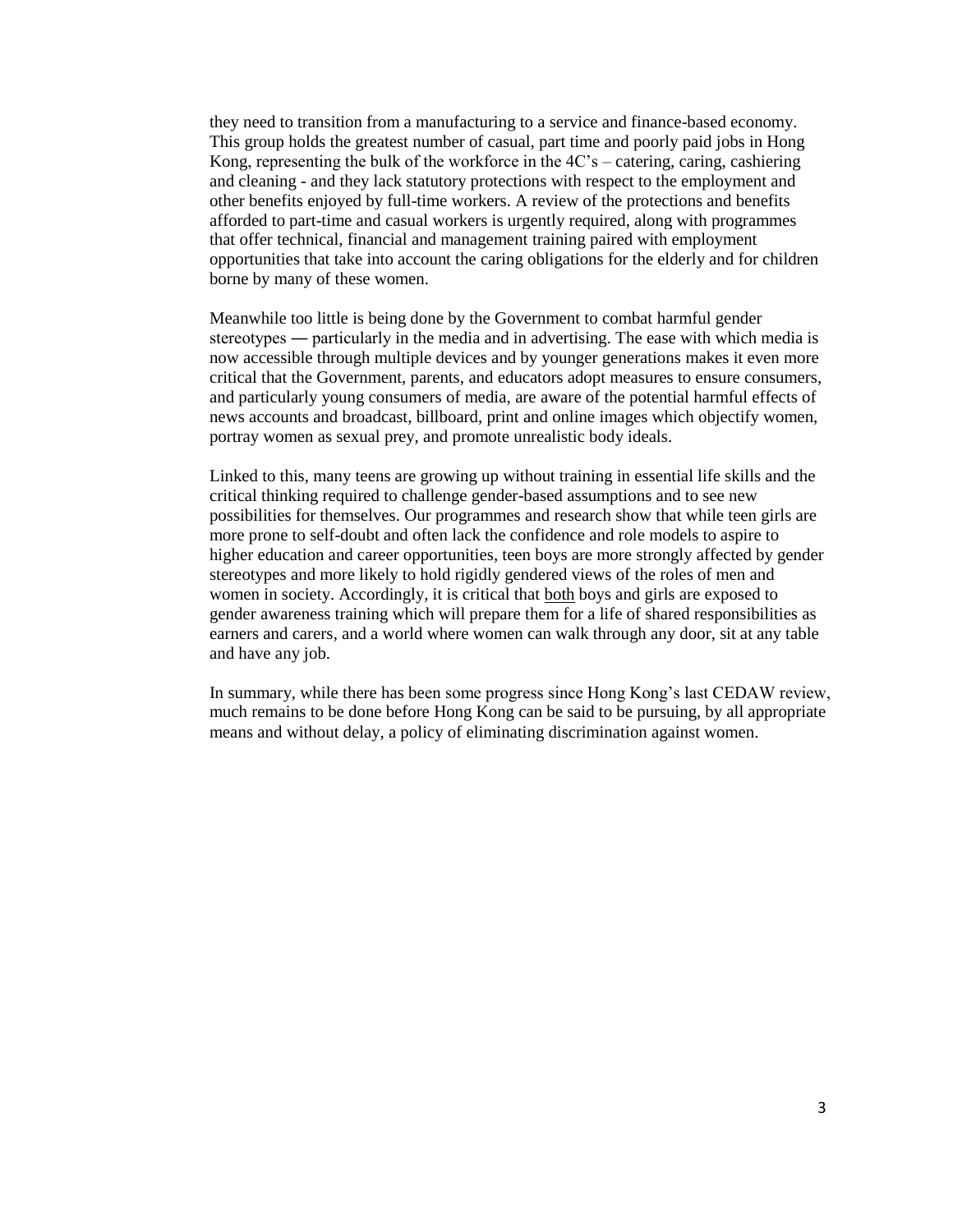# **Key issues, questions and recommendations**

### **Article 3**

 $\overline{\phantom{a}}$ 

## **Hong Kong's Women's Commission is inadequately staffed, resourced and positioned to drive the integration of gender in legislation, public policies and programmes**

The Women's Commission (WoC) was formed in 2001 in response to the need for an official mechanism dedicated to promoting the advancement of women. The WoC is tasked with taking a strategic overview of women's issues, developing a long-term vision and strategy for the development and advancement of women, and advising the Government on policies and initiatives of concern to women.

While the WoC has conducted valuable research on several topics relevant to Hong Kong women,<sup>i</sup> its output during the past twelve years has not lived up to its mandate and its visible advocacy work and public programmes have been limited. This is unsurprising given that, unlike the well-resourced stand-alone Equal Opportunities Commission (EOC), the WoC was established as, and remains, a second tier agency within the Labour and Welfare Bureau and lacks the statutory framework and extensive powers afforded to the EOC.

Without any statutory framework, the WoC can potentially be bolder in its aims and objectives, and highlight discrimination that falls outside of legislation. However, as an advisory body, the WoC does not operate as a central mechanism within the Government Secretariat, and this potentially hinders the WoC's ability to mainstream gender within government policies and programmes.

At present, the WoC receives inadequate funding and has insufficient resources to play a significant role in driving forward its policy objectives. The chair of the WoC is an honorary volunteer and it has no permanent staff – the few members of staff it has are on secondment from the Labour and Welfare Bureau and rotate, and its work is largely conducted by task forces that assemble on an ad-hoc voluntary basis. This limits the scope and authority of its initiatives as well as the diversity of its members. It has been suggested by gender scholars that the WoC needs to strengthen its core membership and should be comprised of representatives with a clear understanding of gender equality. Without this type of representation or adequate resources, the WoC's ability to conduct activities and research of significance and to work with other women's organisations will continue to be compromised<sup>1</sup>.

The International Council on Human Rights Policy suggests that national human rights institutions should set "(a) standards against which they can assess themselves; and (b) specific measures that tell them how effectively they are working." A combination of

<sup>1</sup> Cheung, Fanny and Eliza Lee. "Women in Power and Decision-making" *Women and Girls in Hong Kong: Current Situations and Future Challenges*. Hong Kong: Chinese University of Hong Kong, 2013. 191-22. Print.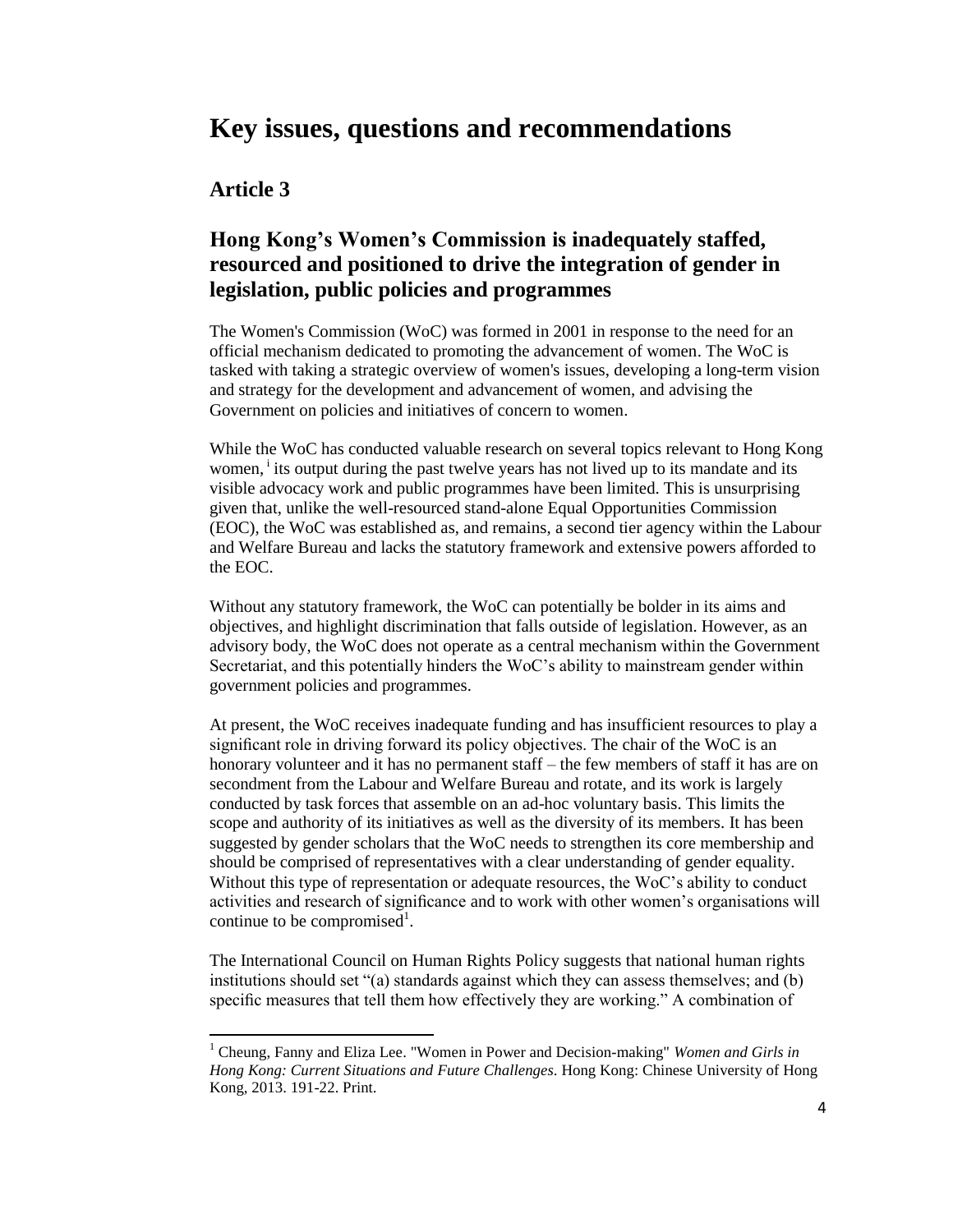benchmarks and indicators should be employed to measure the effectiveness of national human rights institutions in terms of performance over time. While the WoC publishes its terms of reference, without explicit benchmarks or quantitative and qualitative indicators, it is difficult to give a clear and credible assessment of the impact and effectiveness that it has had in practice. The WoC needs to develop clear, transparent benchmarks and indicators to strengthen its accountability as an institutional mechanism for the advancement of women.

TWF notes that many other national mechanisms for gender equality enjoy a higher status than the WoC in Hong Kong – for example, other countries have a Minister for Women's Affairs (or similar) who sits on the executive cabinet and presides over a staffed, full-time office dedicated to the advancement of their agenda. If the WoC were situated under a Women's Affairs Bureau within the Government Secretariat and headed by a Secretary or Minister for Gender Equality, this would potentially allow for a more coordinated policy response, thus enhancing the legitimacy of women's interests as a substantive policy concern.

#### **Q: How is the HK Government planning to evaluate, restructure and strengthen the Women's Commission so that it can be more effective as a national mechanism for achieving gender equality?**

The Women's Foundation urges the Government to, among other steps:

 Review, report on and respond to comments and suggestions regarding the effectiveness of the Women's Commission as a national mechanism for achieving gender equality, with a focus on whether it is appropriately structured and supported in terms of financial and human resources, and properly monitored and evaluated.

# **Gender-segregated data maintained by government departments and bureaus is not comprehensive, consistent or always accessibleii**

The Hong Kong Government collects and records valuable data without sufficiently disaggregating it by gender. This reduces its capacity ― despite gender mainstreaming attempts in some policy areas ― to design and implement policies, programmes and budgets that promote gender equality and protect women's human rights.

Official data – particularly census data – is difficult for researchers to locate or obtain, or is often available only in limited categories or time periods. Census data is not always consistent with general household survey data and generally, little or no explanation is given for changes in counting methodology or revisions. This also makes it challenging for the Government – and non-governmental researchers – to reliably analyse the evolving de facto and de jure situation of women in Hong Kong in relation to, and in line with, Hong Kong's obligations under CEDAW.

It appears that gender-segregated data is not maintained or at least publicly available for the Inland Revenue Department's records of tax payment, the number of people with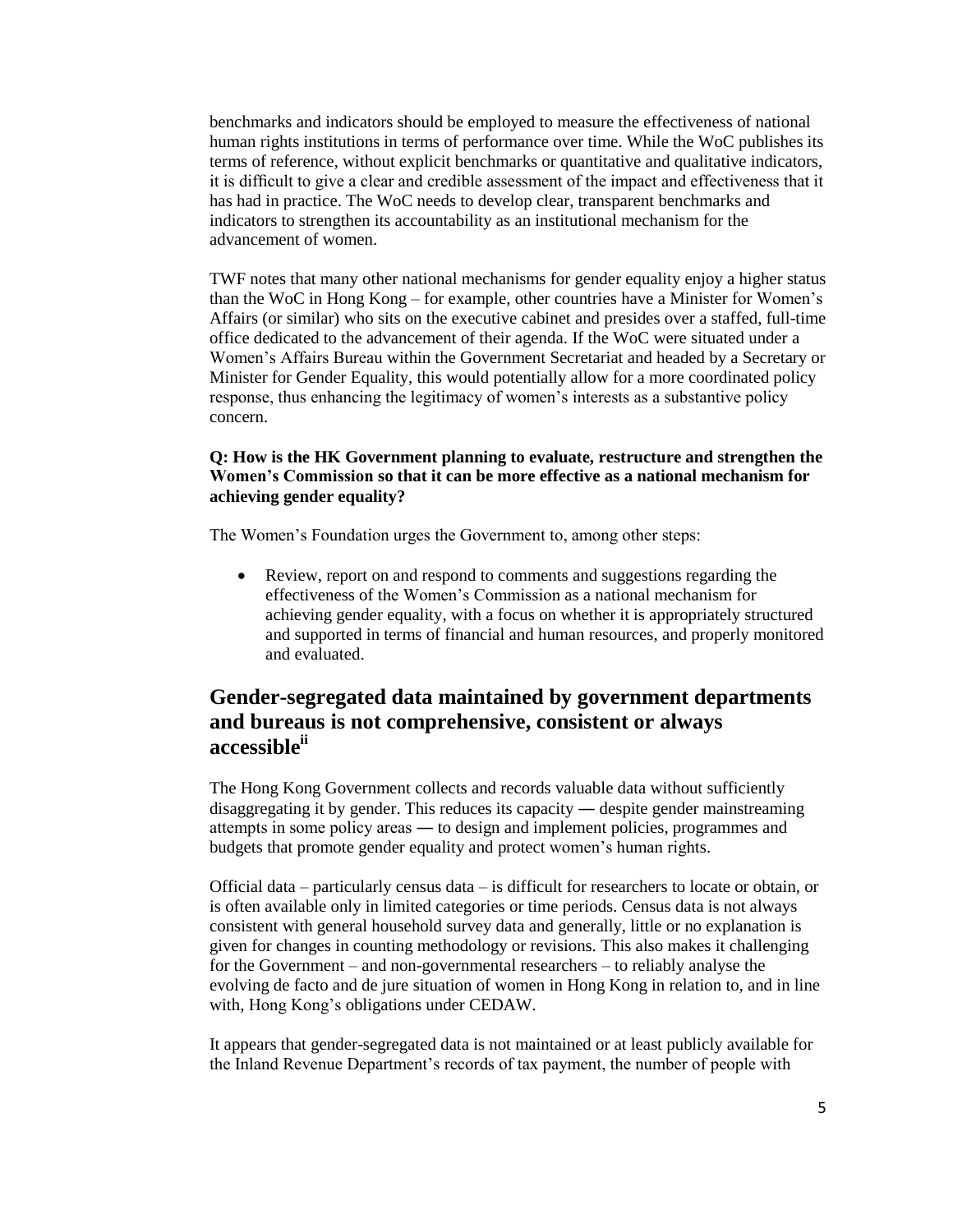private health insurance, and the number and percentage of bankrupt persons.<sup>2</sup> Other critical gaps include comprehensive data regarding teenage pregnancies, household spending on childcare and elderly care, and individuals with disabilities, and demographics of ethnic minority women. In addition, there is no publicly available data on the number and percentage of low-income women benefiting from the Work Incentive Transport Subsidy (WITS) Scheme, women registering to receive government e-forms, driving licences granted to women, or the ratio of men to women who contribute to Hong Kong's yearly carbon footprint.

The lack of historical census samples prevents the use of techniques such as multivariate regression analysis and therefore prevents a more in-depth understanding of situations among and across sub-groups.

While Hong Kong endorsed the introduction of gender mainstreaming for various policy areas in 2002 and a network of gender focal points exists within government bureaus and departments to assist in promoting gender mainstreaming initiatives, despite this, the statistical data available is incomplete. These critical data gaps make it more difficult for effective policies to be developed.

**Q: What can the HK government do to ensure each department and bureau disaggregates all key data by gender and makes this data fully accessible to the public, in order to minimise gender inequity in the allocation of resources and to allow a more accurate assessment of the demographic impact of budget decisions and policy changes?**

The Women's Foundation urges the Government to, among other steps:

- Require each Government department and bureau to (re)formulate their questionnaires and data collection methods in such a way that data can be disaggregated by gender, with regard to both number and percentages
- Make historical gender-disaggregated data available so that statistical data and trends can be measured over time and longitudinal assessments made
- Consider establishing a gender and minorities research archive containing historic and current data and studies on issues pertaining to, and across, marginalised groups. This could potentially be maintained by the EOC or a leading university.

# **The absence of gender-based analysis and budgeting exposes Hong Kong to the risk of gender inequities in the allocation of resources and inadequate consideration being given to the welfare and livelihood of women**

To date, 60 countries and territories have adopted some form of gender analysis to assess the impact of budget decisions and policy changes on women but Hong Kong is not one

 $\overline{\phantom{a}}$ 

<sup>&</sup>lt;sup>2</sup> The Hong Kong Council of Social Service, 'A Statistical Profile of Women and Girls in Hong Kong', December 2012. Commissioned by and in partnership with The Women's Foundation, with support from Goldman Sachs.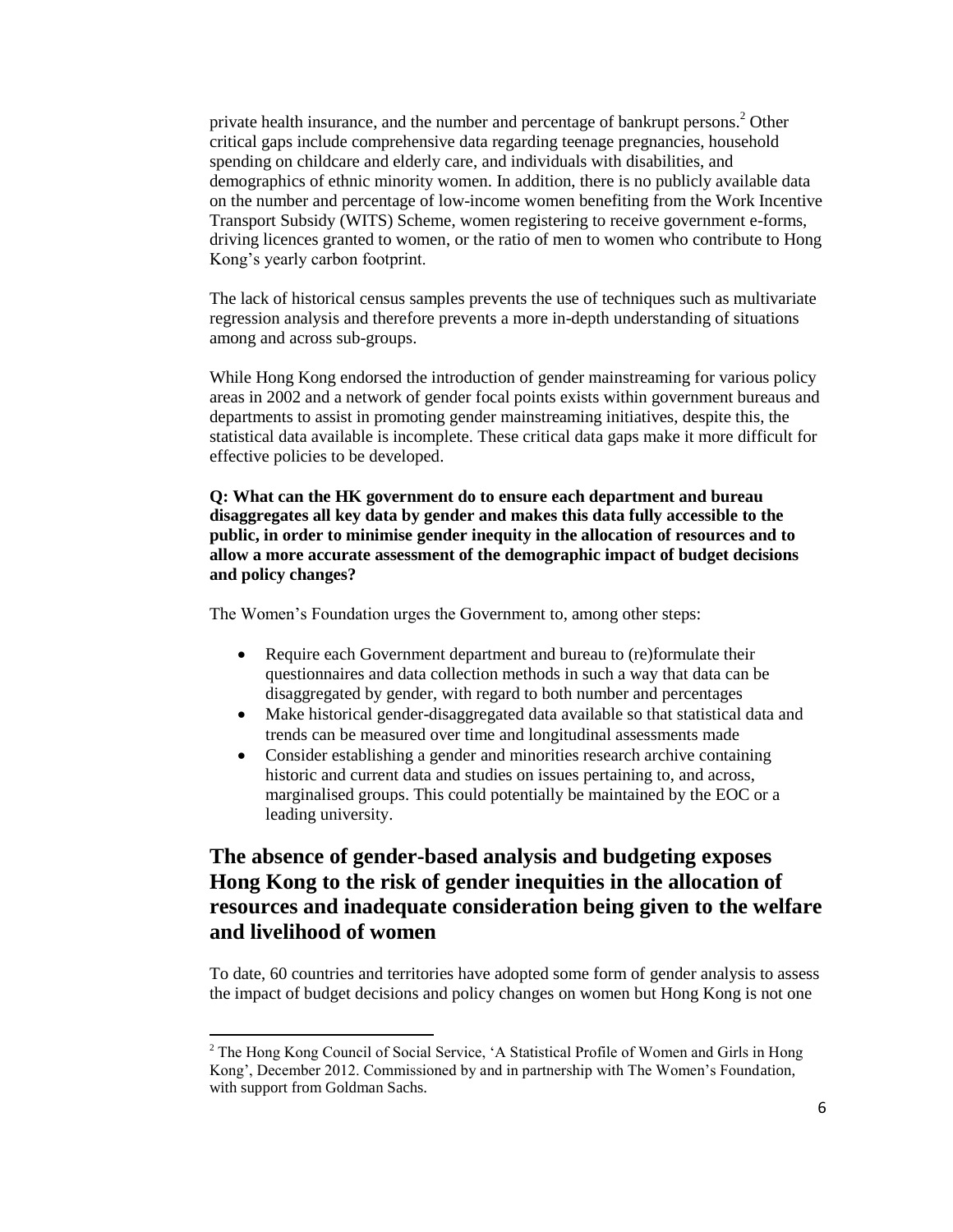of them. This lack of gender responsive budgeting has led to gaps in social security assistance and benefits for certain groups of women, among them, the elderly, casual workers, single mothers and home makers.

For example, Hong Kong's compulsory retirement scheme –the Mandatory Provident Fund (MPF) - is gender insensitive. It is estimated that approximately one million women – housewives, part-time workers and the elderly – are ineligible for pension protection. This is particularly concerning since women are outliving men by an average of six years. Many older women rely solely on Comprehensive Social Security Assistance (CSSA), which is widely considered to be in need of reform and inadequate to meet the basic needs of the poor.

Women in Hong Kong are also more likely to take up part-time employment, which generally offers lower pay, reduced job security and few if any benefits (see Income Inequality below). Meanwhile more than 90% of economically inactive caregivers are women, and research has indicated that women tend to be disadvantaged in the allocation of resources among family members, due to the gendered division of labor and responsibilities in the household. They therefore may be individually poorer, even though measurements of poverty currently use the 'household' as their basic unit of analysis and an 'income-based' approach.

A vast majority of single parents living in-low income households are women (84.3% in 2006), with over half of them out of work. According to the EOC, almost two-thirds (63%) of the single parent recipients of CSSA are female, while the Hong Kong Council of Social Service (HKCSS) reported that 111 women were in low-income households per 100 men in 2010.

TWF is pleased however, to note the enhanced protection for one vulnerable group – new immigrants. Hong Kong's top court ruled in December 2013 that new arrivals will no longer be required to live in the city for seven years before being able to apply for CSSA, which will mean women in this group — including many from Mainland China — are less vulnerable to poverty<sup>3</sup>.

**<sup>Q</sup>: How does the HK Government intend to employ gender-based analysis and budgeting, among other proactive and corrective measures, so that women can fully and equally benefit from economic growth and poverty reduction? More specifically, how can it adjust the social security system with a view to placing individual men and women on an equal footing at every stage of their lives?**

The Women's Foundation urges the Government to, among other steps:

 $\overline{a}$ 

Undertake a full scale analysis of whether its current approach to budgeting combats, enhances, or leaves unchanged existing gender inequalities and discrimination, and to respond with proactive and corrective measures including:

<sup>&</sup>lt;sup>3</sup> Yunming Kong vs The Director of Social Welfare. FINAL APPEAL NO. 2 OF 2013 (CIVIL). Court of Final Appeal for the Hong Kong Special Administrative Region. 2013. Judiciary. Web.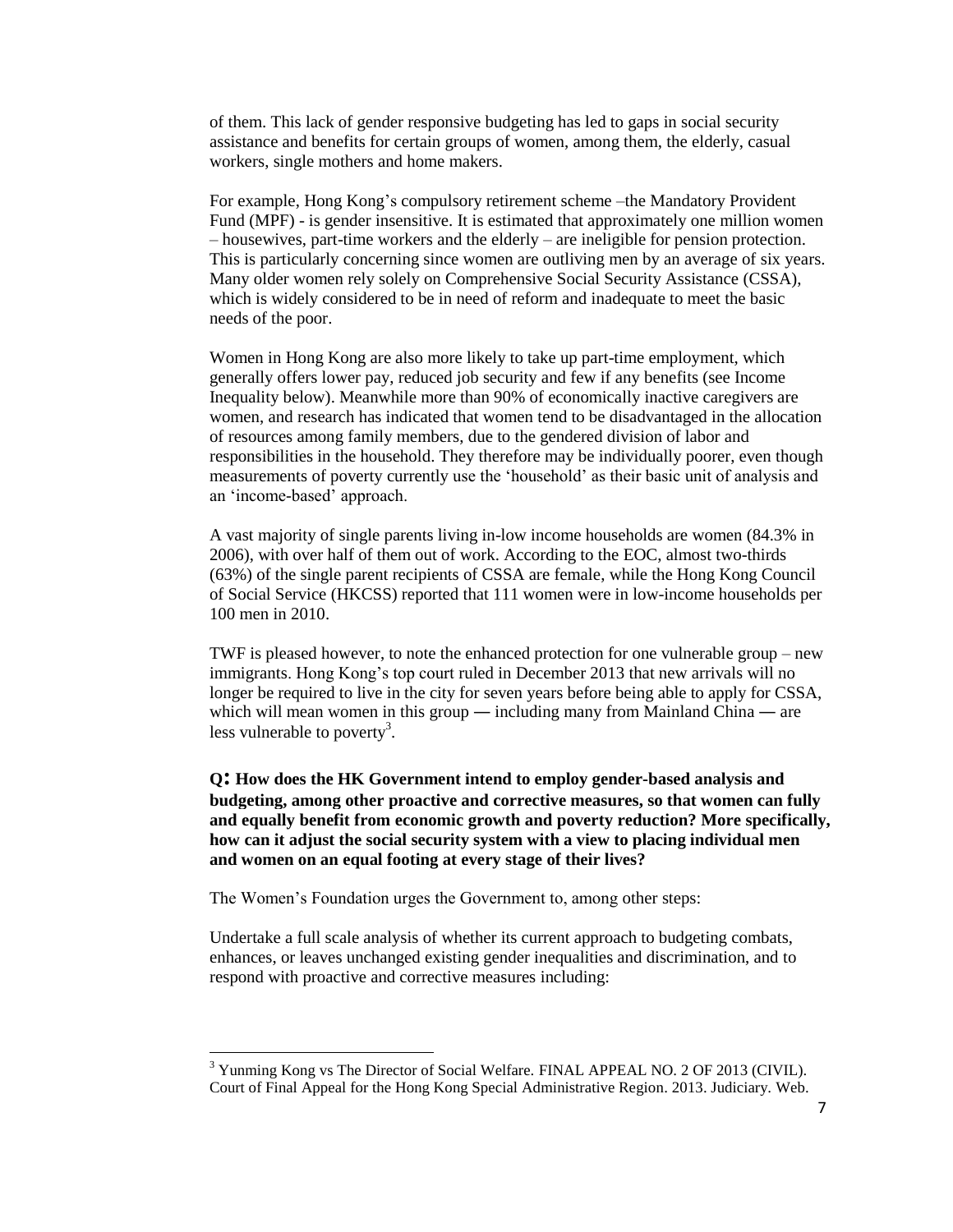- Adopting policies to ensure the applicability of labour law protections and social security benefits to part-time, temporary, seasonal and home-based workers including legislation that allows part-time workers the same benefits as full-time employees to an appropriate extent
- Developing methods for assessing the quantitative value of unremunerated work
- Providing retirement protection for all, especially women who have not worked or who do not otherwise qualify for MPF

# **Hong Kong's lack of comprehensive care services limits working women from achieving their full potential iii**

While Hong Kong has a number of public and NGO-run schemes which provide fully or partially subsidised services for children, the elderly and the disabled, there are too few of them, and they are often inconveniently located and inadequately resourced. Due to traditional gender roles and stereotypes, this places a burden on female family members in Hong Kong, which limits their equal access to the labour market, economic security and society at large - rights which are protected by CEDAW.

According to the Hong Kong Society for the Protection of Children, in 2013, there were 1,000 places at subsidised professional daytime nurseries for children under the age of two while Census data for 2011 showed there were 100,000 children of that age in the city. Furthermore, the uneven distribution of such centres means Tai Po and districts on outlying islands have no subsidised nursery places available<sup>4</sup>.

Meanwhile, the housing and welfare needs of Hong Kong's rapidly ageing population are becoming more pressing. Currently, there are nearly 30,000 people waiting for subsidised nursing units and the average wait is 35 months – up from 30 months in 2003. 5,000 elderly people die every year while waiting for a subsidised nursing unit. Official statistics also show that subsidised home care services which include delivering meals and accompanying the elderly to medical appointments helped 23,4000 elderly people in 2012 – a drop in the ocean compared with the more than 700,000 elderly people who need help<sup>5</sup>.

In terms of the private sector care market, this is restricted largely to the 10% of families who can meet the financial and other requirements for hiring a full-time live-in foreign domestic helper. Employers and helpers are required to enter into a two-year standard employment contract which prohibits the helper from taking up any other employment with any other employer and requires the helper to work and live in the employee's place of residence. Foreign domestic helpers must leave Hong Kong within two weeks of the termination of their employment unless they find employment with another employer. This rule has been condemned by the UN Committee on CEDAW (2006) and the UN Committee on ESCR (2005), particularly because the same limitation is not enforced for

l

<sup>4</sup> Chan, Samuel. "Almost half of Hong Kong parents do not have a second baby due to lack of childcare'". South China Morning Post. Qtd. Susan So Suk-yin, Director Hong Kong Society for the Protection of Children. February 24, 2014.

<sup>&</sup>lt;sup>5</sup> Wong, Olga. "Hong Kong Faces Challenges Ensuring the Elderly Feel Right at Home". South China Morning Post. February 14, 2014.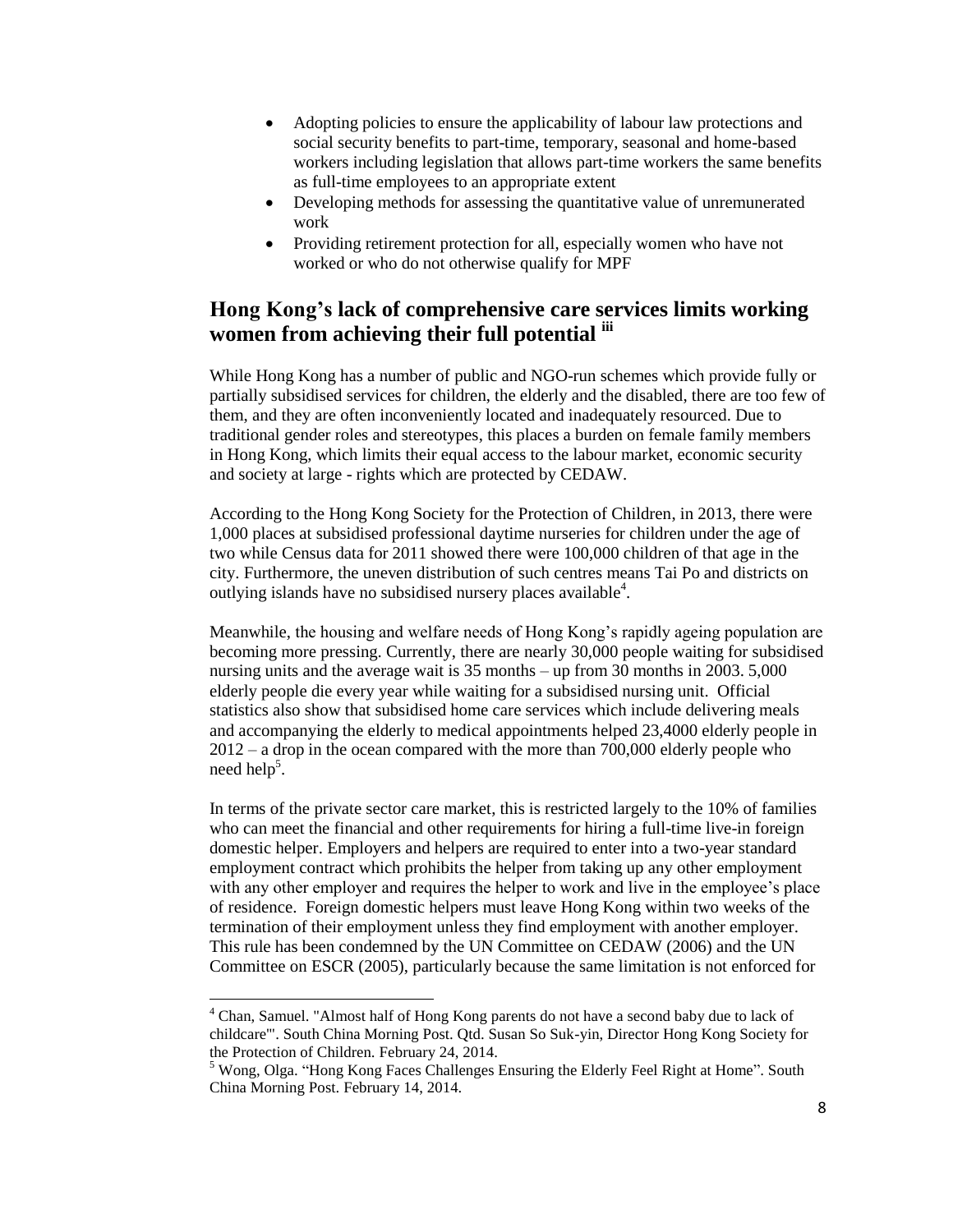other foreign workers. The support provided by FDHs has played an important part in allowing Hong Kong women to work, contributing significantly to the city's economic growth. The female labour force participation has increased significantly from 47.5% in 1982 to 54.7% at the end of 2013. Given the lack of comprehensive childcare and elderly care facilities in the community plus the unfeasibility of living on one income, most families have no choice but to employ some help.

In a recent survey by the WoC, 30.7 % of women cited caring for family members as the main reason they dropped out of the workforce. This is in a context in which flexible working hours or options to work part time or from home are rare in professional-level jobs. Hong Kong's paid maternity leave entitlement is among the lowest in Asia at 10 weeks, for example compared with Mainland China (90 days) and Singapore (16 weeks). The Government launched a pilot five-day paid paternity leave scheme for civil servants in 2012 but its plans to introduce this more widely seem to have stalled at least for the time being. While introducing paternity leave for all men would be a step in the right direction, we believe long-term Hong Kong would do well to follow the approach being adopted in more progressive countries which have embraced the concept of genderneutral parental leave, allowing parents to choose which of them assumes the greater share of child-care responsibilities.

In summary, the Government can do more to align the situation in Hong Kong with the Beijing Platform for Action Outcome Document requirements on affordable support services. Easing the full time and live-in requirements on foreign domestic helpers would open up the part-time care market. This would also, critically, allow greater protection for foreign domestic workers, who can find themselves trapped in abusive conditions under full-time contracts — and aligns with the Committee's 2006 recommendations to 'implement a more flexible policy regarding foreign domestic workers', and protect them from abuses.

#### **Q: How does the HK Government plan to review and provide for adequate gender responsive and non-discriminatory care services in both the public and private sectors?**

- Develop flexible, conveniently located, affordable and well-equipped care services for young and old
- Review Government spending on care and education for children aged six and under from the current 0.14 per cent of GDP in light of the 0.69 per cent spent in OECD countries and the 1 per cent level recommended by the European Union
- Promote a more family-friendly working environment
- In the short term, expand the maternity leave entitlement and introduce statutory paternity leave
- In the longer term, replace maternity leave and paternity leave with gender-neutral parental leave whereby parents can choose which of them stays at home to be the primary caregiver
- Review, with a view to easing, the full-time and live-in requirements for foreign domestic helpers which would open up the part-time care market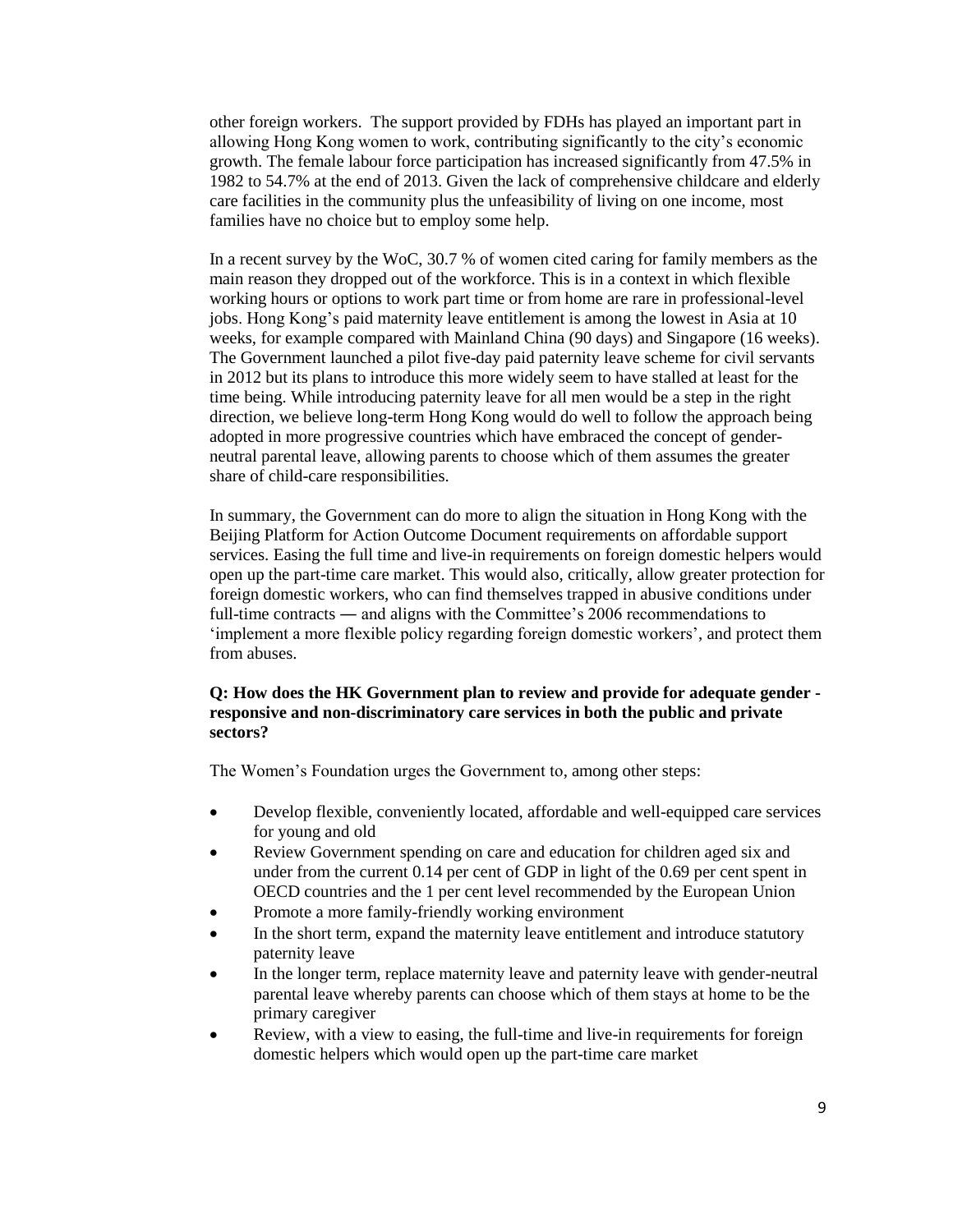## **Many Hong Kong teen girls (and boys) are growing up without critical life skills training, gender education, and resilience and hope**

In his Policy Address for 2014, Hong Kong's Chief Executive CY Leung, acknowledged that life skills training and career support need to be strengthened for youth in Hong Kong, alluding to the critical gap in life skills learning in the current Hong Kong education system which tends to focus mainly on academic results. At the same time, gender education is not included in the curriculum of the majority of Hong Kong schools. Meanwhile, Hong Kong parents are time-poor, and studies show many Hong Kong families have very little time for meaningful communication. As a result, a large number of teen girls and boys are growing up without essential life skills like financial management, career and life planning and how to sustain healthy relationships. Layered on top of this for girls are issues of low self-esteem and gender biases which mean many teen girls are growing up making poor decisions about their careers and their future.

Research shows that youth who lack hope, resilience and the strength and support to think critically about social and cultural norms are more likely to turn to harmful coping and escapist behaviours. Among Hong Kong's teens, harmful behaviours like substance abuse, compensated dating, eating disorders, self-harm and suicide are on the rise.

There are very few schools-based programmes which are tackling these different areas in a holistic way, or which are training parents and teachers at the same time as the youth. That is why The Women's Foundation decided to launch our TEEN (Teen Empowerment, Equality & Networking) Programme for At-Risk Youth which provides gender awareness and leadership training to young teens and our Life Skills Programme for Adolescent Boys and Girls which encourages resilience and fosters hope in adolescent teens while providing them with critical life skills training in financial capability, having a healthy body image and positive relationships, and career and life planning. Since their launch, our programmes have touched the lives of over 6,000 mostly under-privileged teens, and their parents and teachers. They have helped young people to challenge gender-based assumptions and see new possibilities for themselves. Programme participants are strongly encouraged to be role models for others helping the seeds of true gender equality to spread and take root in Hong Kong.

Our programmes found that girls responded more positively than boys to embrace gender equality and there was a sustained change in girls' self-esteem after the programme whereas boys proved much more resistant to concepts of gender equality and any changes were less sustainable, indicating that boys are more strongly affected by gender stereotypes and are more likely to hold strongly gendered views of men and women's roles. Accordingly, it is critical that both boys and girls are exposed to gender awareness training which will prepare them for a life of shared responsibilities as earners and carers and a world where women can walk through any door, sit at any table and have any job.

#### **Q: What can the HK government do by way of education and public information programmes which will help eliminate prejudices that hinder the full development and advancement of women?**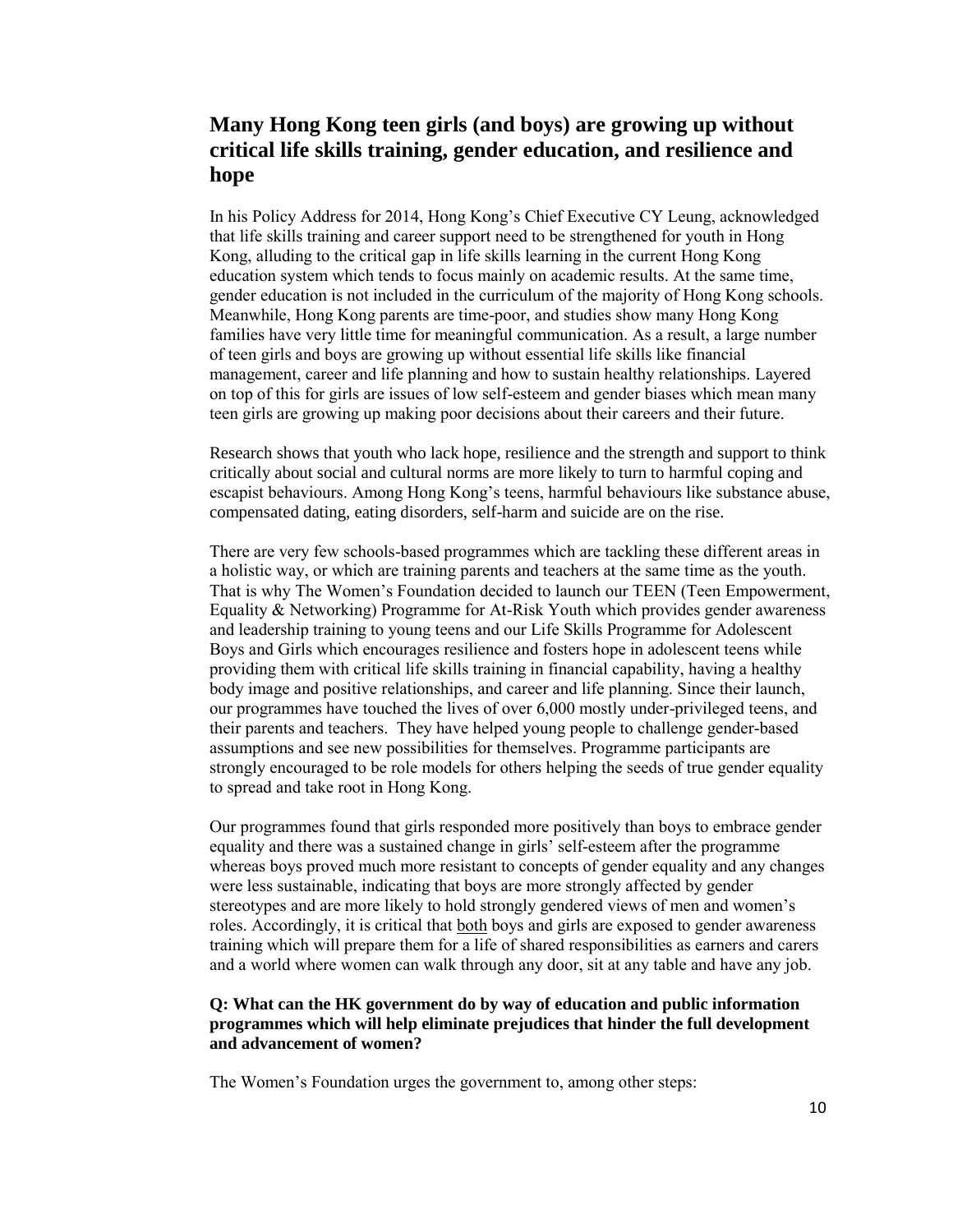- Encourage and support NGOs and community-based organisations in their efforts to promote changes in negative attitudes and practices which discriminate against girls
- Encourage the Education Bureau to introduce gender awareness education and training in critical life skills and resilience for both boys and girls as part of the standard curriculum
- Develop and adopt curricula, teaching materials and textbooks to improve the self-image of, and work opportunities for, girls particularly in areas where women have traditionally been under-represented, such as STEM
- Develop policies and programmes that support girls and enable them to acquire knowledge, develop self-esteem and take responsibility for their own lives, including programmes to educate parents and teachers on the importance of girls' physical and mental health and well-being

### **Article 5**

# **The media continues to create and exacerbate gender stereotypes and negative and degrading images of women are accessible to younger and younger audiences**

Sexist images and reports which objectify and stereotype women are common across Hong Kong broadcast, print and online media. The CEDAW Committee, the Beijing Platform for Action and global research has established the critical role of the media in promoting and reducing stereotyping. Much more needs to be done to acknowledge that this is the case in Hong Kong given the highly damaging possible consequences which include eating disorders among young girls and women, an increase in incidents of sexual harassment and violence against women with sex offenders getting younger and younger, and persistent biases about men, women and leadership which are keeping women from advancing in their careers and reaching their full potential.

All too often, Hong Kong news reports unduly scrutinise women leaders for their appearance instead of judging the substance of their actions. There is also a worrying lack of gender sensitivity on the part of editors and reporters in Hong Kong, particularly in the sensationalised coverage of 'illicit' relationships, rape, and domestic violence in a way that devalues women, and casts victims in the light of 'wanton temptresses' and inferior, rather than as equal rights holders deserving of respect.

The unrealistic standards of physical perfection promoted by the media and advertising, and the social pressure to conform, are also leading to a rising tide of body image issues and self-harm behaviours among women and young girls. In 2012, the Hong Kong Eating Disorder Association reported that among local women who are trying to lose weight, 60 % were within a normal, healthy weight bracket and 10% were actually underweight**.** 

Hong Kong police data shows a 59.1% increase in reported rape cases in 2013. Sex offenders are also getting younger. In 2013, the Evangelical Lutheran Church Social Service of Hong Kong revealed that half of the juvenile sex offences reported in the New Territories in 2013 involved 11 to 14 year-olds — a number that has tripled since  $2009$ .<sup>ivv</sup> The EOC found recently that 50% of 6,000 students surveyed had been sexually harassed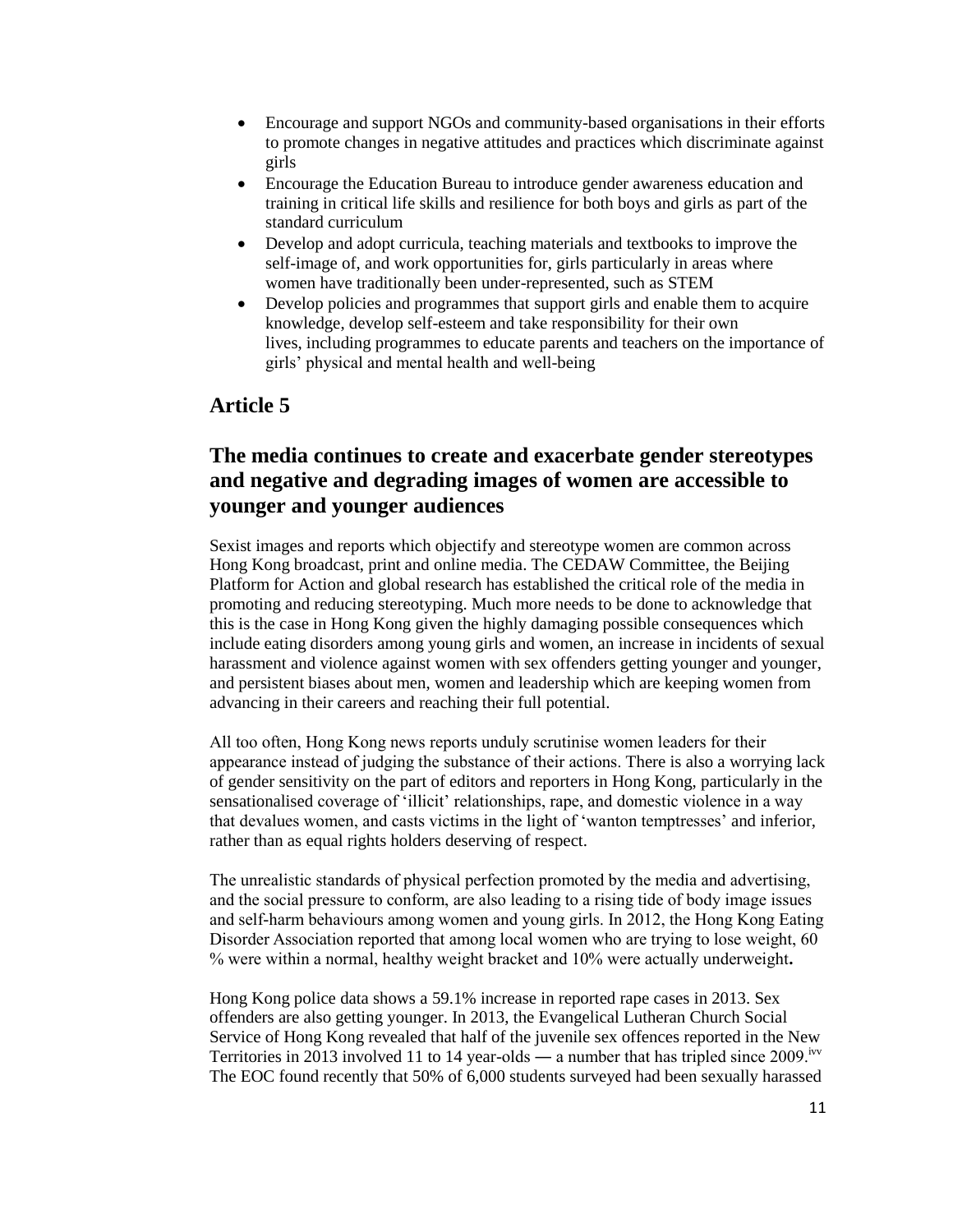at school while 20% of female university students had been forced to engage in some form of sexual contact and  $3\%$  had been forced to have sex with their partner.<sup>vi</sup> The EOC's findings, with other local research, pointed to an increase in daily Internet usage by children and teenagers, and their concurrent exposure to degrading images of women, as a possible cause.

As noted by the Beijing Platform for Action, the potential exists for the media to make a far greater contribution to the advancement of women, than is currently the case.

In response, The Women's Foundation is launching the "She Objects" campaign including making a new documentary on media and gender. We hope that the film will become a central part of a new media-literacy programme for Hong Kong youth which will help them to critically reflect on media messages and to understand how stereotypes of femininity and masculinity limit the social and career choices of girls and boys. In addition, TWF is working with journalism awards in the region to create new award categories that celebrate excellence in reporting on women's and gender issues. TWF is also working on an initiative to promote more female opinion piece writers and spokespeople at conferences and on news channels.

Our three main goals for "She Objects" are first, to inspire a new awareness and approach on the part of journalists in this part of the world to report women's stories without bias and with an enhanced sensitivity as to the power of the media to influence and shape how society acts and thinks. Secondly, we hope to advocate a greater sensitivity, thoughtfulness and responsibility on the part of the news, entertainment and advertising industries. And finally, we hope the campaign will encourage all media consumers and particularly women and girls to filter what they are seeing and to embrace a set of core values and healthy aspirations that allows them to appreciate and distinguish natural and innate beauty from airbrushed fantasy

#### **Q: What measures are being taken by the Government to ensure that Hong Kong media promote a balanced and non-stereotyped portrayal of women, rather than creating and reinforcing harmful stereotypes?**

- Provide media literacy education for children, teachers and parents to counteract negative stereotypes of women and girls which are prevalent in movies, TV and advertising
- Encourage self-regulatory mechanisms for the media to eliminate gender-biased programming and reporting and promote balanced and diverse portrayals of women in the media, consistent with free expression
- Encourage educational institutions and the media to adopt and project balanced and non-stereotyped images of girls and boys, and work to eliminate child pornography and degrading and violent portrayals of the girl child
- Encourage increased participation of women in all aspects of the media industry including more female editors and reporters, and advertising directors
- Encourage media channels to feature a more diverse range of experts and spokespeople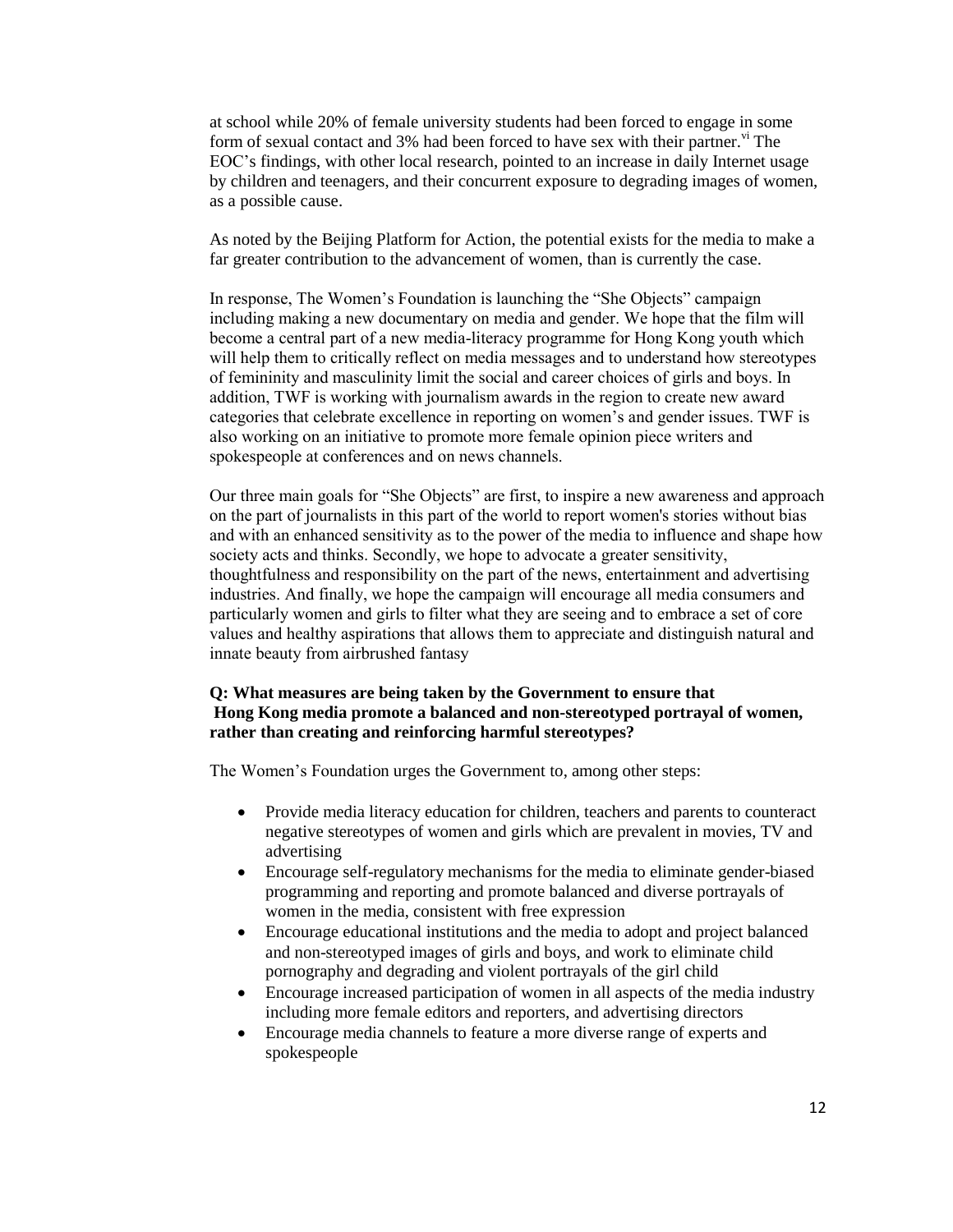# **Hong Kong is not developing local gender studies expertise – none of Hong Kong's universities offer a full undergraduate gender studies degree programme.**

None of Hong Kong's universities offer Gender Studies as a full undergraduate degree programme. This is despite the fact that Hong Kong is home to a number of distinguished gender scholars and there is a clear need for more gender experts throughout the public and private sectors – from government, civil service and statutory bodies to businesses and NGOs. Having a talent pool of graduates trained in gender-based analysis would be helpful to Hong Kong in fulfilling its obligations under the Convention – particularly in modifying social patterns and eliminating prejudices. To help fill the lacuna, The Women's Foundation has launched a Scholarship Programme that supports Hong Kong students to pursue an MPhil in Multi-disciplinary Gender Studies at the University of Cambridge.

Hong Kong currently stands at the crossroads on many major social issues, as does Mainland China, where rising expectations among urban women, the gendered segmentation of the labour market and the gender population imbalance are emerging as key concerns for policymakers. It is time for our leading universities to introduce undergraduate programmes that afford a broad, critical view of gender issues in contemporary society and exert a positive influence in the region.

### **<sup>Q</sup>: How does the Government intend to ensure that Hong Kong is developing <sup>a</sup> sufficient pool of context-appropriate gender experts as it works to fulfil its obligations under CEDAW?**

The Women's Foundation urges the Government to, among other steps:

- Support and encourage local universities in launching and developing flagship gender studies programmes at the undergraduate, postgraduate and doctoral levels
- Support scholarships for Hong Kong students to pursue gender studies at leading universities abroad

### **Article 7**

# **Women are under-represented in all levels of political activityvii**

This is a pivotal time for Hong Kong as it stands at the twin cross-roads of greater democracy and ever growing ties with China. It is critical that women have a seat at the table when it comes to deciding the policies that will govern and shape Hong Kong going forward. Although there are some notable women in Government and in Hong Kong's political parties who undeniably punch above their weight, women are under-represented in all levels of politics – as office bearers, as party staffers and volunteers, and as voters.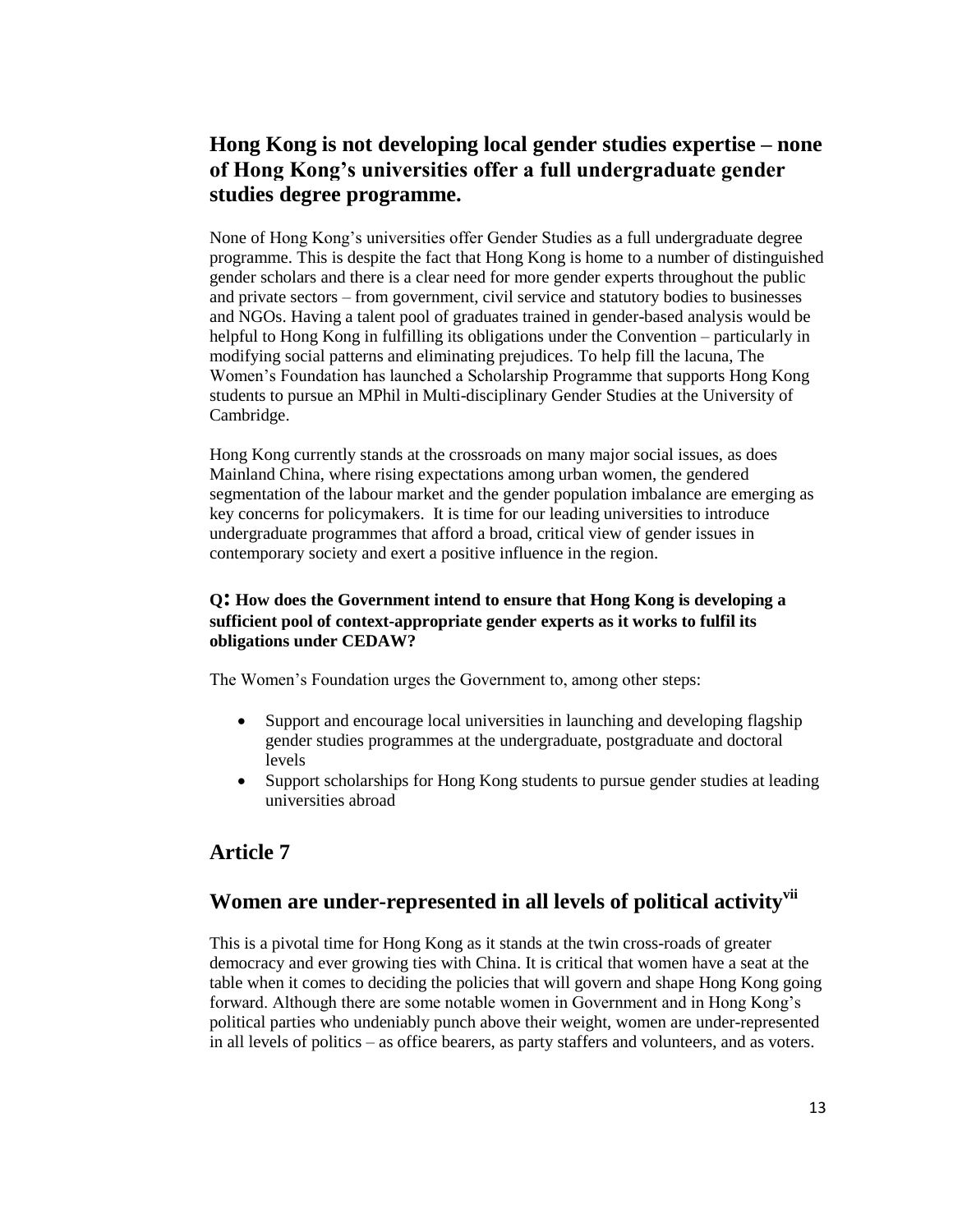For example, as noted by the CEDAW Committee in its 2006 observations, women's representation in the Legislative Council is low. Currently, only 16% of Legislative Councillors are women and in the most recent 2012 Legislative Council elections, not a single woman was elected to one of the traditional 30 functional constituency seats although two women won election in the five "super" seats elected at large from all district councils. The 16% figure lags behind that of the national parliaments in Europe and far below the 30% target endorsed by UN's the Economic and Social Council.

Hong Kong's District Councils are local advisory bodies with one fifth of members appointed through elections held every four years. While there was some progress in the 2011 elections ― which saw women win 19.2% out of 412 publically elected seats ― the overall proportion of appointed women dropped to 14.7%. International examples show that regional and local assemblies are stepping stones for political participation at the central level, which makes it important that female participation in District Councils is increased.

The situation is better when it comes to Government advisory and statutory bodies. Women make up four out of the 14 official members of the Executive Council, the advisory body to the Chief Executive, while women comprise 32% of Governmentappointed non-official members on advisory and statutory bodies

Research by TWF and Civic Exchange published last year shows that attendance by men and women at political and pressure groups which have broad public policy aims has stayed flat during the last ten years but other civil society groups that often have public policy input and advocate specific special interest policies have seen massive growth. This finding goes some way towards explaining the often posed conundrum of the low level of apparent political interest as expressed in low levels of party membership on the one hand, and the high level of social engagement and policy interest expressed in demonstrations, petitions and public pressure on specific issues on the other hand. Our research also shows that in relation to certain issues like the environment, women are leading men in their involvement in special interest NGOs and other civil society organisations. The number of women taking part in protests and petition signing is also increasing from which it is clear that women are engaged and do want change – they are just not engaging - at least in sufficient numbers - with the current political party machinery and process<sup>6</sup>.

### **Q: What does the Government plan to do to increase the political participation of women?**

The Women's Foundation urges the Government to, among other steps:

 $\overline{a}$ 

- Research the reasons which are putting women off political participation and respond with proactive, corrective measures
- Introduce initiatives to encourage the full and equal participation of women in political life including collaborating with political parties on awareness-raising

<sup>6</sup> DeGolyer, Michael. *The Changing Faces of Hong Kong: Women in the National and Community Context, 1994-2910*. Civic Exchange, 2013. Pages 126-127. Commissioned by and in partnership with The Women's Foundation, with support from Goldman Sachs.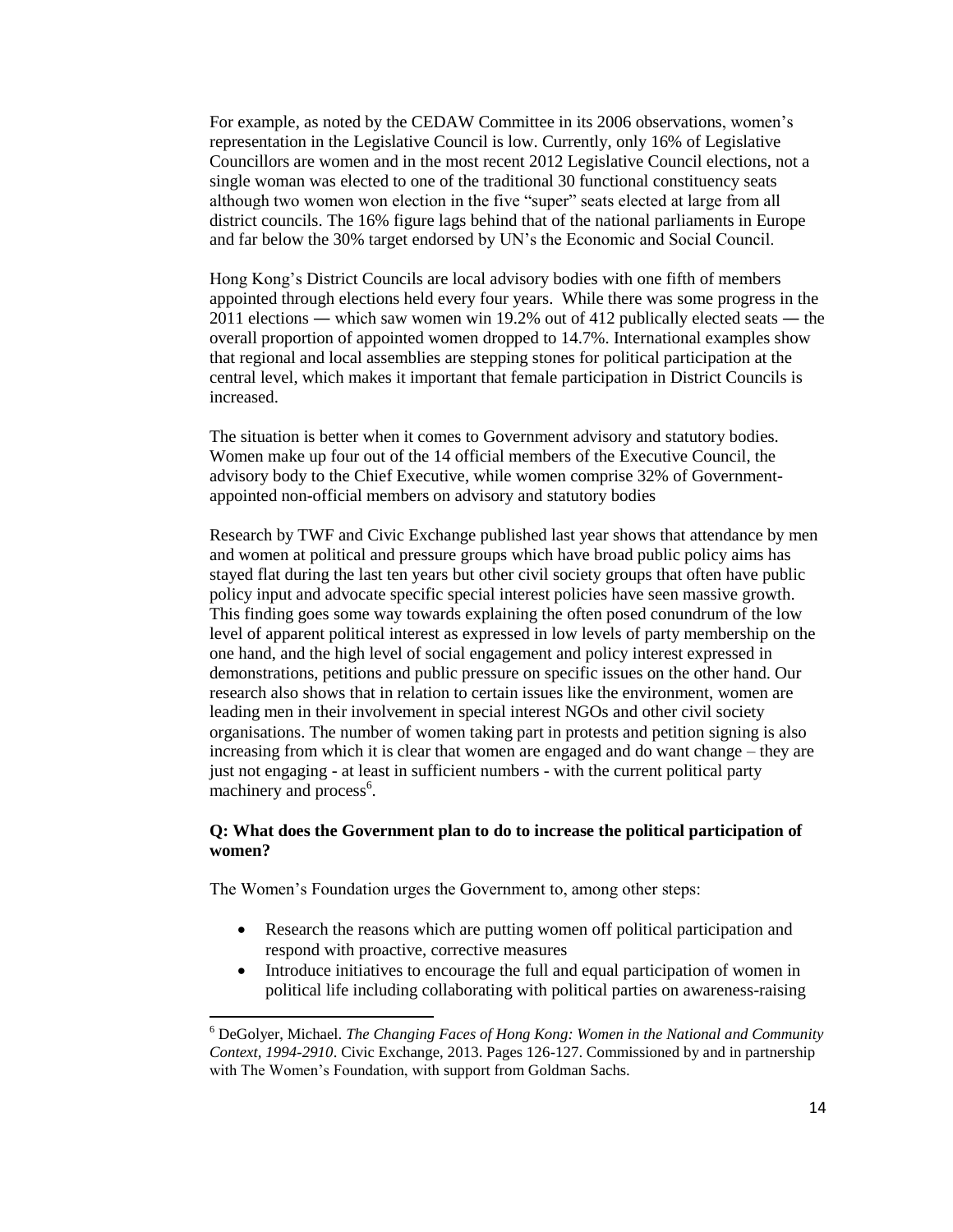activities, training and mentoring programmes and explaining possible career pathways for women entering politics

 Work to balance the gender ratio among voters with education programmes for women on their right to vote, the importance of this right and how to exercise it

### **Article 11**

 $\overline{a}$ 

### **Women are still disproportionately employed in lower status jobs and earn lower incomes compared to men**

Despite the introduction of the Sex Discrimination Ordinance in 1996, Hong Kong as a society still vastly undervalues 'women's work'. Men earn around 20% more than women across all occupations for work of equal value (a gap that is 4% greater than the global average)<sup>7</sup>. Market data by Mercer shows that this even occurs in fields traditionally dominated by women, with female human resources heads in Hong Kong earning up to 23% less than their male counterparts. The situation is arguably worse in blue collar fields. According to the EOC, the average monthly salary in 2011 of women in so-called elementary occupations which include street vendors, cleaners, messengers, private security guards, watchmen, freight handlers, lift operators, construction labourers, hand packers, agricultural and fishery labourers was HK\$7,000, compared with HK\$8,500 for their male counterparts.

Women are over-represented among casual, part time or low status full-time workers and under-represented in decision-making positions, top status jobs and high earning fields. Women represent the bulk of the workforce in the 4C's – catering, caring, cashiering and cleaning - and they lack statutory protections with respect to the employment and other benefits enjoyed by full-time workers. In 2009, 64.4% of all part-time employees were women (mostly aged between 40 and 59) and 66.7% of all casual workers were women. Among casual workers, women made up 67.7% of those paid less than HK\$4,000 a month. At the other end of the spectrum, women comprised just 29% of top-status jobs such as managers and professionals in 2011. Issues of gender bias, gender insensitive workplace policies and a lack of appropriate care services or parental leave options (see below), must be tackled to redress the imbalance.

### **<sup>Q</sup>: How is the Government planning to reduce inequality in the labour market for all women including wage inequality?**

- Review and take steps to encourage the reformulation of wage structures where women are currently disadvantaged
- Review the application of the Minimum Wage and its impact on alleviating poverty, particularly among marginalised women groups

<sup>7</sup> Hong Kong Census & Statistics Department. *Median Monthly Earnings by Occupation and Sex*, 2010. Web: http://www.censtatd.gov.hk/FileManager/EN/Content\_1149/T05\_04\_04A.xls.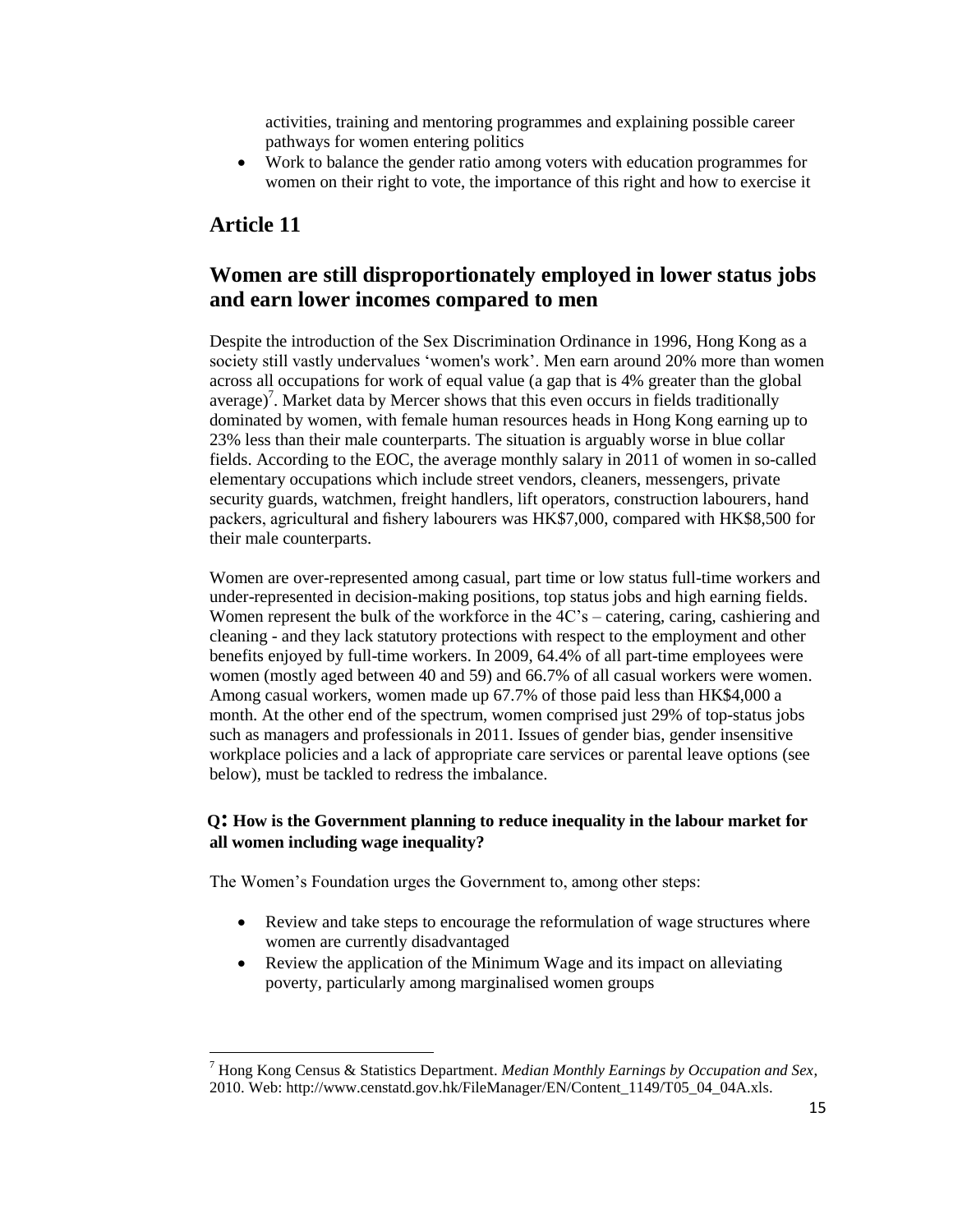- Raise awareness among employers and employees that pay discrimination on the grounds of gender is unlawful - e.g., by drawing attention to appropriate information and guidance like the EOCs Equal Pay Self Audit Kit
- Collaborate with businesses to provide training programmes and confidence and leadership building initiatives for women who are either in, or trying to enter, the workforce
- Encourage the private sector to introduce and expand the applicability of flexible working arrangements and parental leave

# **Women are failing to advance in their careers because of gender stereotypes about men, women and leadership aptitude and discriminatory practices and policiesviii**

In a 2011 survey by the Women's Commission, around 70% of female and male respondents agreed that being a woman is an obstacle to advancement in the workplace. Gender stereotypes and unconscious biases about men, women and leadership aptitude continue to exclude women from decision-making positions across industry sectors and professions, from business to academia to law.

There is not one woman in the Court of Final Appeal of 21 senior judges. Hong Kong has never had a female university president or chancellor and women comprise just 15% of professors in Hong Kong.

In the corporate world, despite a wealth of qualified women, and numerous studies demonstrating a positive correlation between gender diversity and more effective decision-making, stronger corporate governance and companies being better able to target female consumers, women remain significantly under-represented in corporate boardrooms and C-suite positions in Hong Kong. 39.8% of Hong Kong listed issuers have no women on their boards at all and the next 37.8% have just one woman director. Women make up just 10% of all directors of listed issuers in Hong Kong and there has been no improvement over the last five years $8$ .

Research shows that women are consistently overlooked for board positions for reasons ranging from boards not having a diverse enough range of candidates to select from, to persistent gender biases about the leadership aptitude of women, to the enduring effect of the old boys' network when it comes to senior appointments, to the failings of nominations committees to instigate proper board reviews and professional searches, and the passivity of institutional investors in the face of all-male boards and all or mostlymale management teams.

What is encouraging is that the winds of change are starting to blow in Hong Kong. The Hong Kong Stock Exchange introduced a new code provision directing companies to report on their board diversity policy staring from September last year. The Women's Foundation has launched a series of initiatives with other partner organisations to stimulate demand for, and promote the supply of, women on boards in Hong Kong. These include launching the 30% Club Hong Kong – a group of chairmen and business leaders

 $\overline{\phantom{a}}$ 

<sup>8</sup> Webb, David. "Hong Kong Directorships by type and gender." 2013. Webb-site.com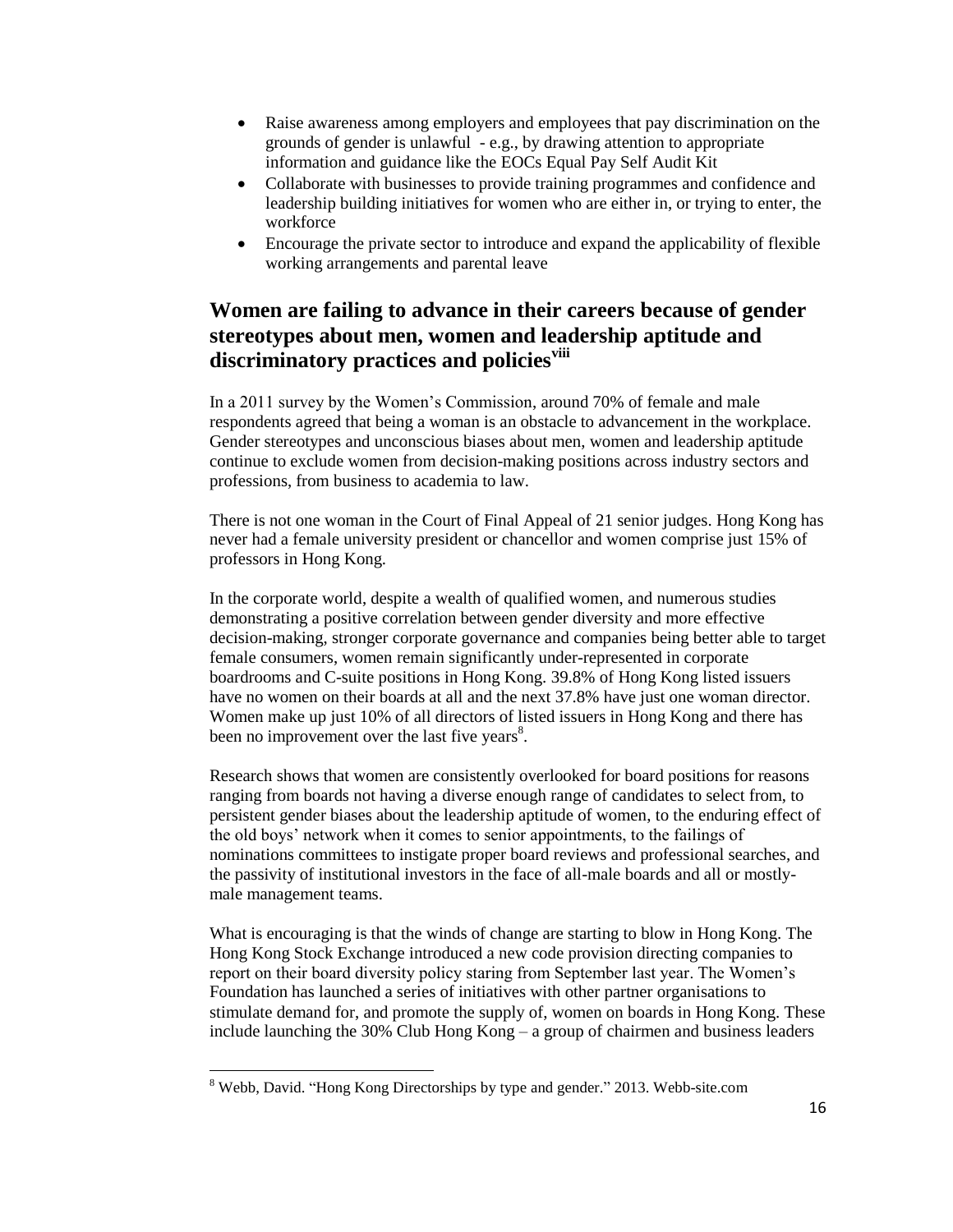who are committed to bringing more women onto corporate boards, training and development for aspiring female directors, running a mentoring programme for women leaders, maintaining a directory of board ready female candidates, running simulated boardroom discussion speed-dating events for companies and female board candidates, meeting with institutional investors to understand how they engage with companies on this issue, introducing a Voluntary Code of Conduct for search firms in relation to board searches and launching a study on nominations committees best practices.

However, more still needs to be done and we need to see many more women in senior executive and non-executive roles before Hong Kong can assert itself as a modern sophisticated economy that is making the best strategic use of its human resources and nurturing talent across the workforce.

#### **Q: What is the Government planning to do to ensure Hong Kong is not squandering the leadership potential of its considerable talent pool of qualified women?**

The Women's Foundation urges the Government to, among other initiatives:

- Work with businesses to ensure recruitment and promotion processes are open and transparent and consider a diverse range of candidates
- Encourage businesses to provide leadership training, mentoring and sponsorship for women executives as well as exposure to operational and frontline roles that will prepare them for senior positions
- Encourage businesses to set and monitor targets for the percentage of women in executive and non-executive roles
- Recognise companies and organisations that have a significant number of women in senior positions and encourage other organisations to learn from their example and adopt best practice and similar approaches to attracting, retaining and promoting women

### **More targeted measures are needed to support female entrepreneurs and women-owned businessesix**

A strong Government-supported Small and Medium Enterprise (SME) sector employs 47% of the Hong Kong workforce (excluding the civil service). However, while Hong Kong recently participated in the first Asia-Pacific Economic Cooperation Ministerial Meeting on SMEs and Women, at which members agreed to a range of targeted policy measures to support women-owned SMEs, there is no indication that targets for Hong Kong are forthcoming, and it is difficult to draw a full picture of women's entrepreneurial activity in Hong Kong due to the lack of publicly available gender-disaggregated data.

2013 census data reveals a 3.5 to 1 ratio of male to female employers and analysis conducted as part of the Global Entrepreneurship Monitor (GEM) project reveals that 81% of high-growth businesses in Hong Kong are founded by men.

Hong Kong lacks a department or body like the Office of Women's Business Ownership in the US to co-ordinate and implement gender policy on entrepreneurship. This means that there are no specifically women business owner-focused policies and programmes and no collaborative initiatives between the government, banks and other funding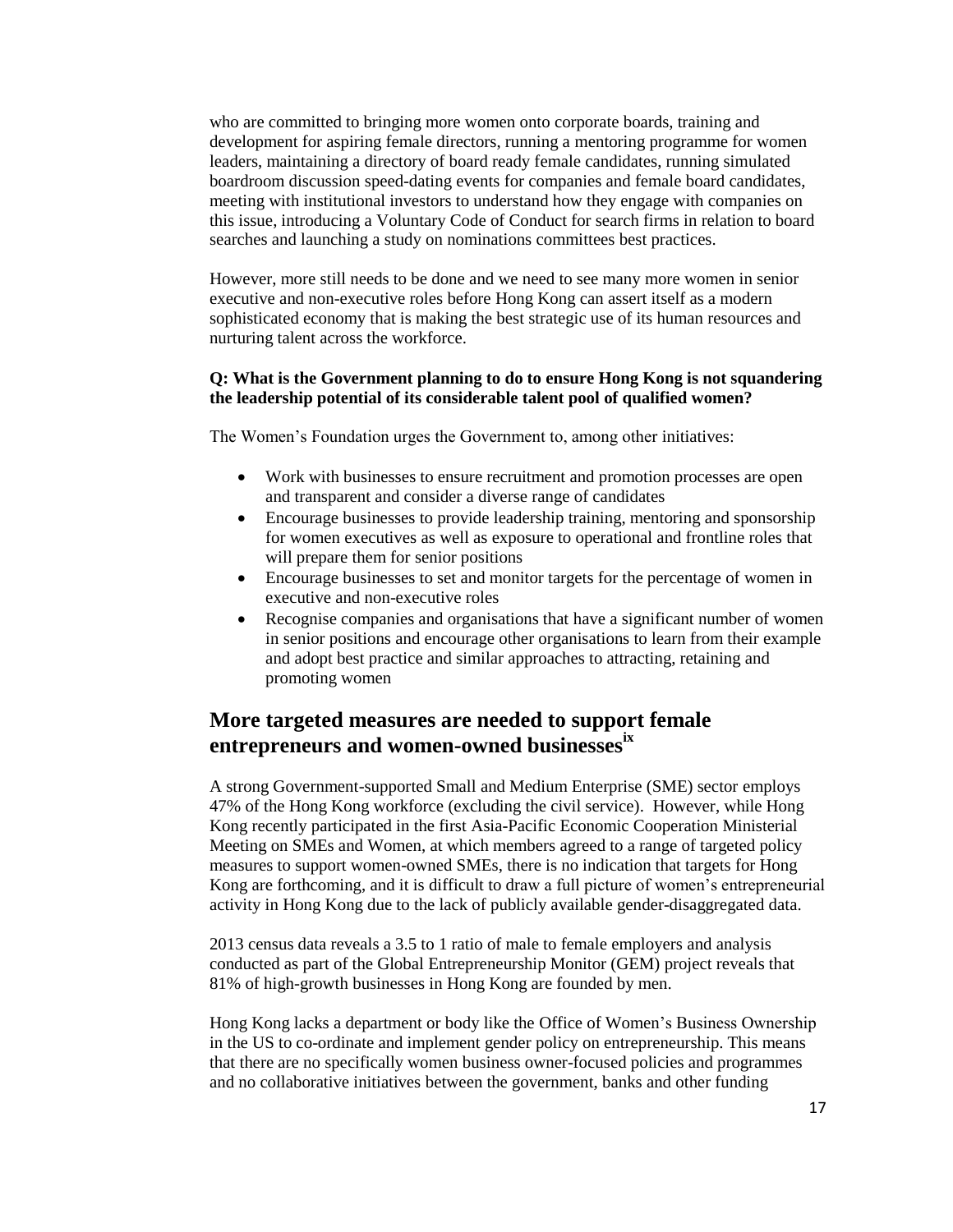providers, private sector companies, educational institutions and civil society organisations to support women entrepreneurs specifically. Gender-disaggregated data on loans, training and other services provided to women SME owners is also not available.

Access to capital is a significant challenge across the globe for women entrepreneurs – however, it is not clear if this is as true in Hong Kong. In recent TWF research on Women & Entrepreneurship in Hong Kong, the women business owners surveyed observed that funding was not a major obstacle in Hong Kong although their preferred route was to borrow from friends and family members or to rely on savings. This was borne out by our discussions with financial institutions. One bank revealed that it has far fewer women SME clients in Hong Kong than men and that women borrow smaller amounts. However, the SME lending schemes in Hong Kong tend to cater more for medium than for small enterprises, which has gender implications since more microenterprises tend to be owned by women. We hope more banks in Hong Kong will consider joining the Global Banking Alliance whose members offer tailored, holistic financing solutions for women business owners.

Training is also required in Internet literacy, e-networking and e-commerce to address a gender imbalance in IT literacy and female representation among technology start ups. While the Government has targeted some groups of women (low income, elderly) with computer skills training as part of its Digital 21 Strategy and it also runs SMT targeted programmes to help build their ICT capabilities, it has not joined the dots between these groups to offer programmes or other assistance for women-run SMEs.

Finally, a greater commitment on the part of Hong Kong companies to supply chain diversity, whereby large companies ensure that a certain proportion of their suppliers are minority-owned businesses, would increase opportunities for women-owned SMEs in Hong Kong and potentially elsewhere in the region. Many MNCs are subscribing to supply chain diversity programmes in other parts of the world but the same commitment is not evident when it comes to the selection of Hong Kong-based suppliers. In Hong Kong, it is unclear how companies are pursuing supplier diversity goals although the recent introduction of guidance on supply chain reporting, albeit voluntary, in the Hong Kong Listing Rules, may provide more clarity in future.

#### **Q: How will the Government ensure that women have equal opportunities as business owners and entrepreneurs, bearing in mind the likely need for temporary special measures and gender sensitive policies?**

- Establish a body equivalent to the Office of Women's Business Ownership in the US
- Encourage leading Hong Kong companies to embrace supply chain diversity principles thereby expanding opportunities for women-owned businesses
- Encourage lenders to provide tailored, holistic financing solutions for women business owners
- Collaborate with the private sector to set up mentoring and training schemes for women entrepreneurs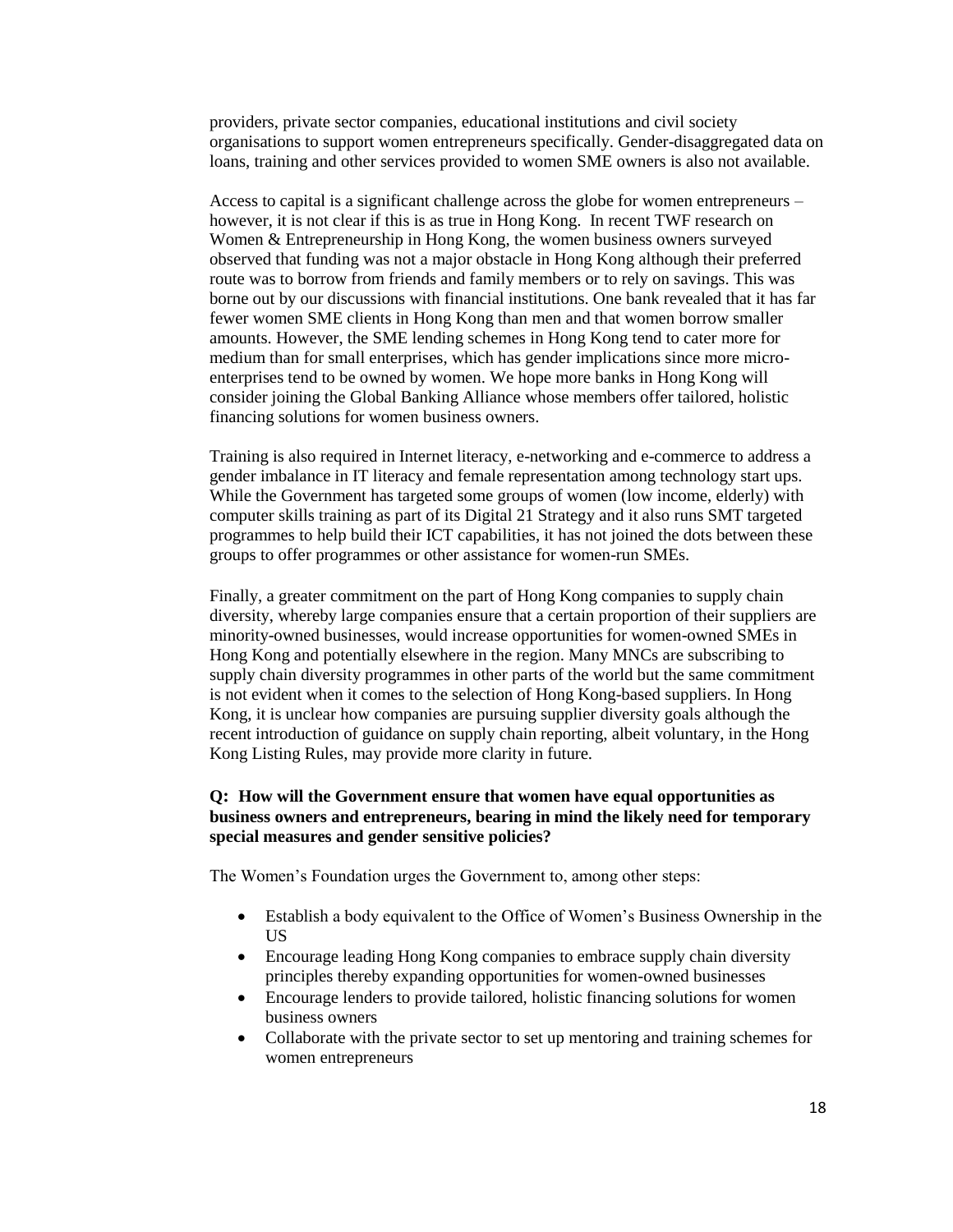- Facilitate the access of women entrepreneurs to technology, IT-related expertise, and other qualified human resources to help scale their businesses
- Ensure that the education system appropriately encourages creativity and risktaking and a positive mindset on the part of parents and students towards trying and failing and trying again

### **The lack of women studying and working in science and technology is a barrier to equality of employment opportunity**<sup>x</sup>

As noted by the Beijing Platform for Action, more women need to be involved in the development of new technologies in order to participate fully in their growth and impact.

Women are significantly under-represented in the STEM (Science, Technology, Engineering & Mathematics) subjects in Hong Kong in terms of studies and career options due in large part to entrenched gender stereotypes and cultural attitudes about the relative aptitude of men and women in relation to the STEM areas, a lack of exposure to future employers for IT jobs which means they lack an understanding of the possible career pathways within the IT industry, an absence of female role models and mentors, and a lack of a network with female peers. Many female students who are studying technology and engineering feel isolated because there are so few fellow female students and so few female faculty members. Research shows that the learning environment is a big deterrent for girls. The Hong Kong University of Science & Technology had no female enrollments last year for its BEng in Computer Science (Information Engineering) and BSc in Computer Science undergraduate programmes. Although figures for female enrolments in its BSc programmes for Mathematics, Chemistry and Biology were better – at 23%, 37% and 52% respectively – men still represent about two-thirds of total enrolment in the vast majority of STEM subjects, and at the IT end in particular.

At the same time, employers face a massive skills shortage in terms of IT and technology related jobs. In the US, it is estimated that if current trends continue in terms of the underrepresentation of women in the field, the technology industry will only be able to fill half of its available jobs by 2018. In Hong Kong, there are no officially compiled statistics on technology skills shortages but data shows that employment in IT services grew by 5% between 2012 and 2013 and the vacancy rate (or jobs which are going unfilled) is about 4%. A recent EIU-study commissioned by The Women's Foundation which surveyed the IT departments of 57 companies in Hong Kong found that 88% of IT directors are male and women represent less than 10% of IT staff at more than half of the companies.

If Hong Kong is going to thrive as an ICT (Information Communications Technology) regional centre and a pillar industry for Hong Kong, we need many more women to enter the field.

Women are particularly under-represented in the creation of technology, both in Hong Kong and around the world.

Women are also under-represented in Hong Kong when it comes to technology start-ups and in the case of bricks and mortar companies started by women, in the use of technology to scale up their businesses. Research shows that companies that embrace the Internet enjoy higher growth, $x_i$  as well as the increasing value of e-commerce.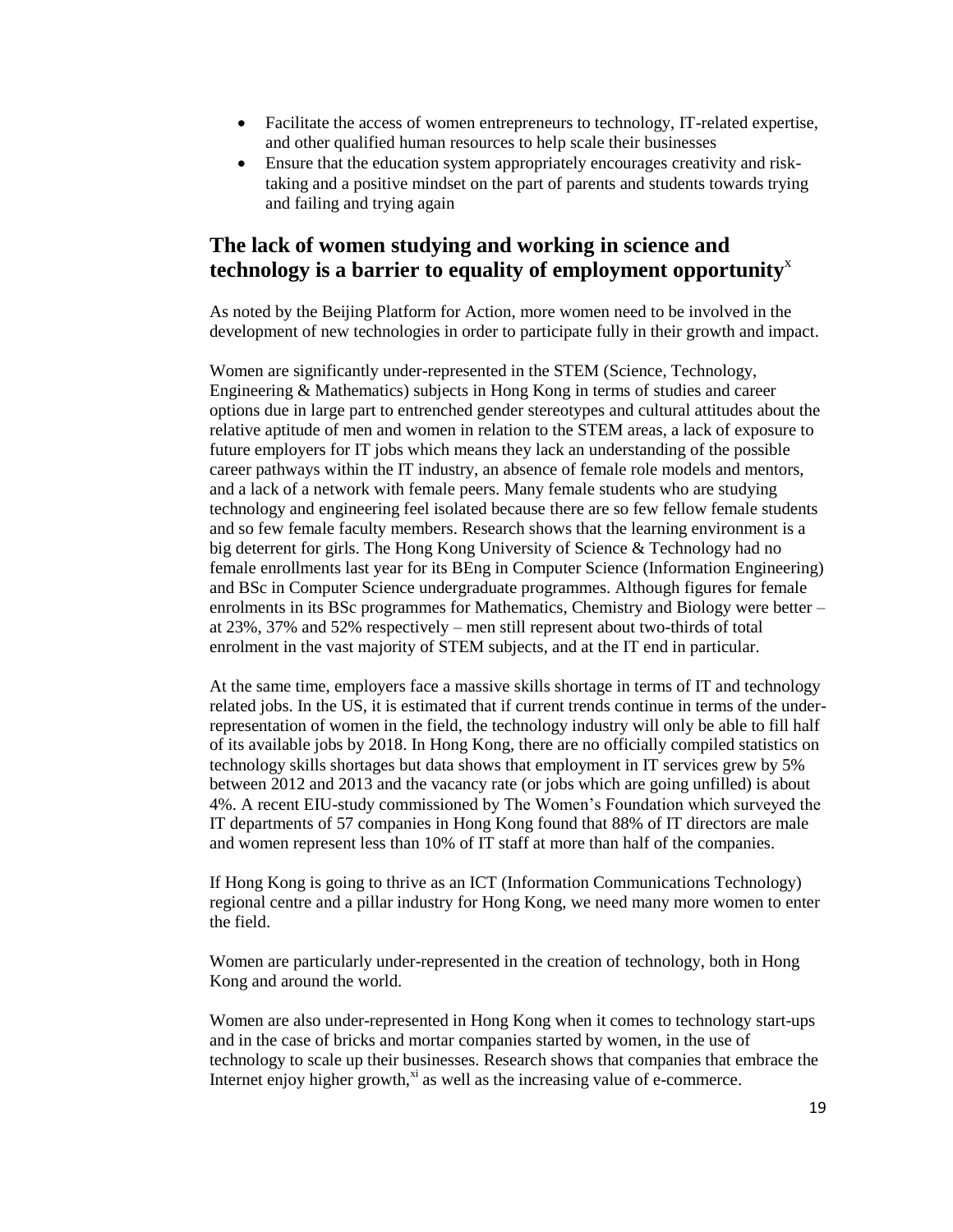Initiatives to increase these proficiencies among women owned businesses are critical for Hong Kong to comply with its obligations under CEDAW's right to equal employment opportunities.

Tackling the under-representation of women in STEM and particularly in technology will require concerted effort by multiple stakeholders - parents, academia, the Government, businesses and NGOs.

Since most children in Hong Kong listen to their parents when it comes to the choice of academic subjects and careers, we need parents as well as the girls themselves to see science and computers as girl friendly and to understand the many rewarding career pathways that studying computer sciences or working in a technology company can lead to. The Women's Foundation recently partnered with Microsoft to launch GirlSpark - a three day camp which provided 51 female undergraduates with exposure to the experience of working in a technology company and female role models and mentors.

The Government should also consider introducing computer programming and coding as part of the standard curriculum and educating children from a young age before gender stereotypes can form. For example, the Infocomm Development Authority (IDA) in Singapore announced earlier this year that they plan to introduce computer coding as part of the school curriculum in Singapore schools in the future. More support is also needed at college level with more scholarships for girls to study IT and computer programming and ensuring female undergraduates have faculty and peers to talk to. For example, The Women's Foundation is supporting the WISE (Women in Science and Technology) scholarship scheme at the Hong Kong University of Science & Technology, designed to encourage more top-calibre female students to pursue technology and engineering subjects. Meanwhile, The Women's Foundation's Make the Web Scholarships support aspiring women web developers to pursue General Assembly's 12-week full-time Web Development Immersive course in Hong Kong.

Companies also need to make more effort to recruit more women into IT and technology roles, recognising that a more diverse workforce is good for business performance, creativity, teamwork, morale and company culture.

#### **Q: What steps are the Government taking to address the gender gaps in STEM and the disadvantages for women in the labour market that result from this?**

- Educate parents and teachers to STEM subjects as rewarding and girl-friendly
- Introduce computer programming and coding as part of the standard school curriculum from an early stage, following the example of countries such as Singapore
- Ensure that universities support and encourage girls in the fields of IT and computer sciences through scholarship schemes and mentoring programmes
- Raise awareness within the technology sector of the need for gender equality and diversity and encourage companies to ensure that training, recruitment and promotion opportunities are available to women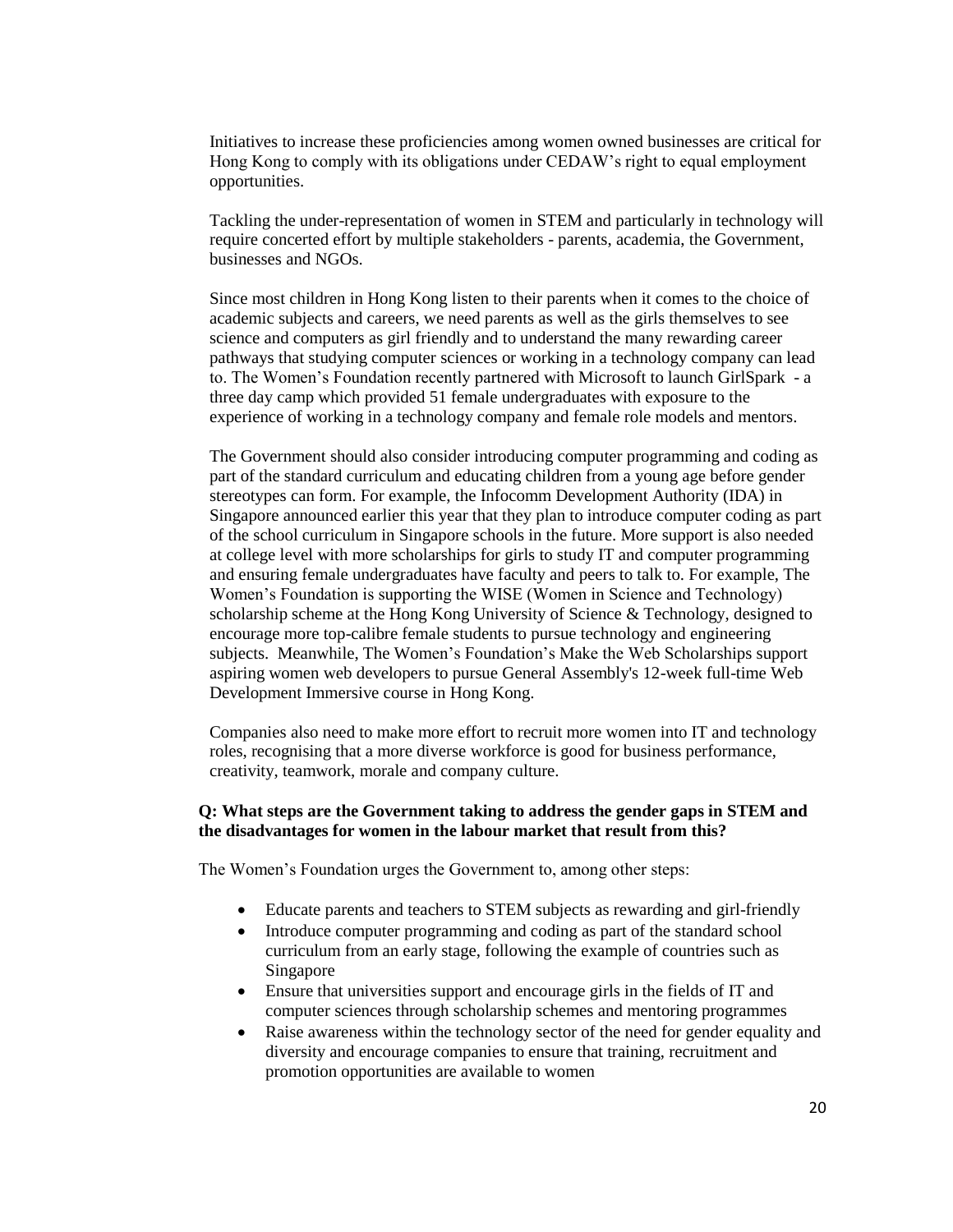• Require the Hong Kong Science & Technologies Park (which was established in 2001 to provide incubation support to science and technology companies) to track and evaluate the companies based at the Park through a gender lens

# **Article 12**

# **Growing gaps in healthcare and support for the elderly disproportionately impact womenxii**

The Government's projected rate for the annual growth of public health spending (estimated at 1.2%) is too low to provide for the projected growth of its elderly population which is set to increase by 230% (in the 85-plus bracket) and 193% (ages 80 to 84) over the next 20 years. With the average life expectancy for women set to exceed 90 by 2041 versus 84.4 for men, the need for women-focused elderly care will become increasingly more acute. Research by The Women's Foundation shows that elderly women in Hong Kong have different health needs being more prone, for example, to depression and colorectal cancers than men, and therefore require different primary prevention schemes and psychological services. They are also more afflicted by poverty (see Article 3, above). There is therefore a pressing need to review and provide genderresponsive healthcare and social security for the elderly.

Since the burden of caring for elderly relatives is largely shouldered by women in Hong Kong, this affects women's economic participation and employment opportunities (as highlighted under Article 11). Research published last year by Civic Exchange and The Women's Foundation revealed that this burden starts early and can extend over decades. Our research found that 50% of those aged 18-29 are contributing towards their parents' and grandparents' upkeep (with at least one out of four contributing at least 20% of their income) while 20% of those in their 60s are contributing their income towards maintaining the well-being of their parents.

### **Q: How is the Government planning to protect elderly women's equal right to healthcare and prevent de facto discrimination against their predominantly female carers in light of Hong Kong's rapidly ageing population?**

- Design and adopt a comprehensive healthcare policy that addresses the needs of women, and particularly older women, in line with the Committee's 2006 general recommendations 24 and 27
- Ensure that more women have a role in the design, planning and delivery of healthcare services for the elderly
- Consider the co-location of multiple generations and the on-site provision of 24hour medical services in the (re-)design and (re-)development of new and existing residential districts and housing estates to minimise the physical stress on working women caring for elderly relatives
- Research, plan and implement measures for Government employees that alleviate the hidden burden of care for elderly parents/parents-in-law on working women – for example, paid elderly care/family leave days for men and women and the